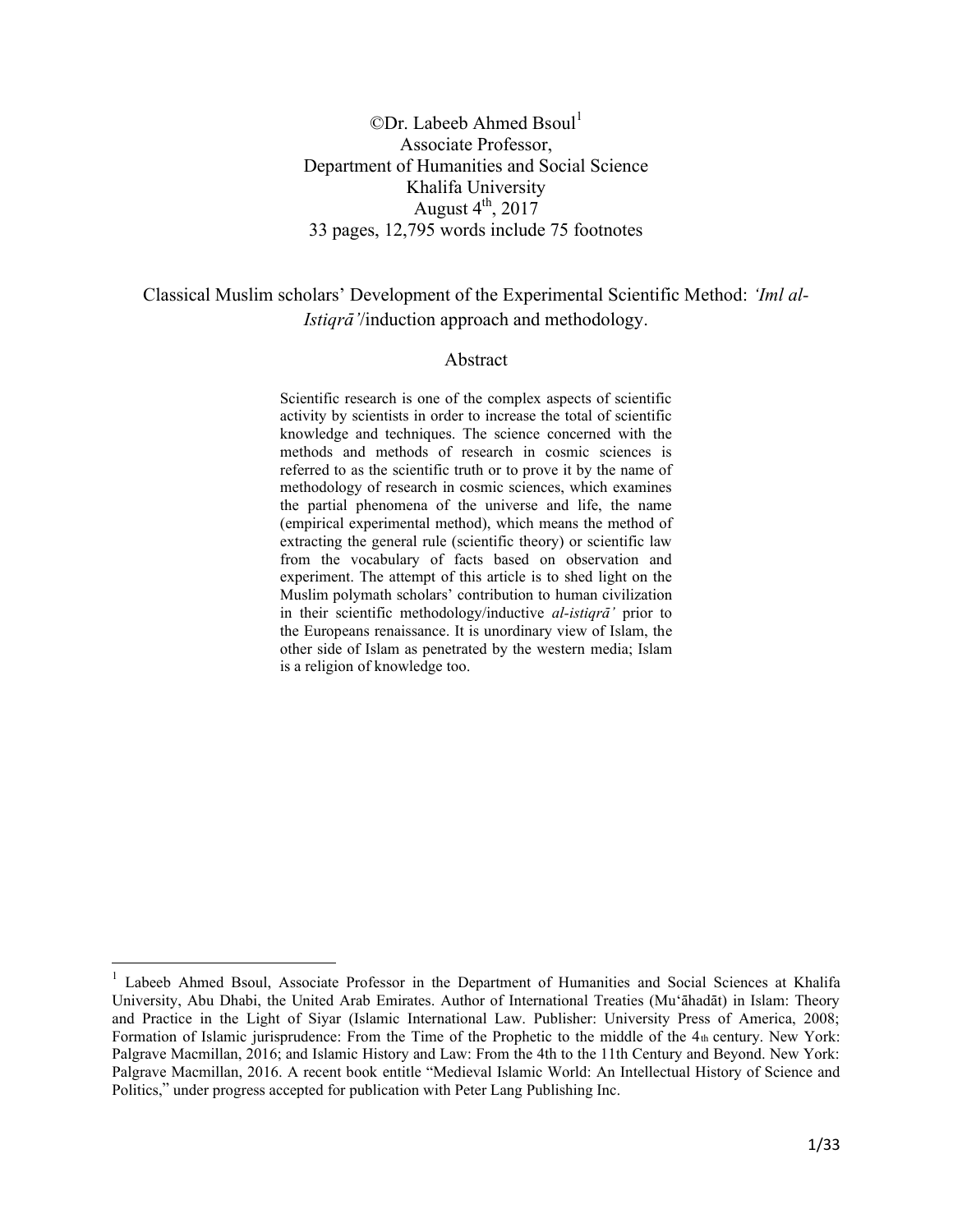Introduction:

 $\overline{\phantom{a}}$ 

The Islamic State in the era of the Rightly Guided Caliphate, the Umayyad and the 'Abbasid, was interested in science and civilization. It also dealt with the religious aspects. The Islamic civilization was a civilization that mixes the mind and the spirit, as distinguished from many previous civilizations. Islam is a universal religion that encourages the demand for knowledge and the development of the cultural progress for the advancement of its nations and peoples. The fields of arts, science and architecture have varied as long as they do not fall outside the scope of Islamic rules. Because intellectual freedom was accepted under the shadow of Islam and this civilization spread after it became its vents and tributaries, shine on the West world, and this venue highlights the contributions of Muslim scholar in the fields of human life, social and environmental, during their long history, and their successive generations.

Scientific research is one of the complex aspects of scientific activity by scientists in order to increase the total of scientific knowledge and techniques. The science concerned with the methods and methods of research in cosmic sciences is referred to as the scientific truth or to prove it by the name of methodology of research in cosmic sciences, which examines the partial phenomena of the universe and life, the name (empirical experimental method), which means the method of extracting the general rule (scientific theory) or scientific law from the vocabulary of facts based on observation and experiment.

Ahmad al-Rifã<sup>\*</sup>i defines *'Iml al-Istiqrã'*/induction as the process of observing phenomena and compiling data about specific filed to reach general principles and relationships.<sup>2</sup> The term *istiqrā*'/induction is the translation of the Greek word "Enay Wyn" and its meaning leads, and is intended to lead the mind to do work leading to the attainment of a principle or law that controls

<sup>&</sup>lt;sup>2</sup> Aḥmad al-Rifāʿī (1999). *Manāhij al-Baḥth al-ʻIlmī: Taṭbīqāt 'Idāriyya wa Iqtiṣādiyya Amman: Dār Wa'il lil-*Nashr, p. 83.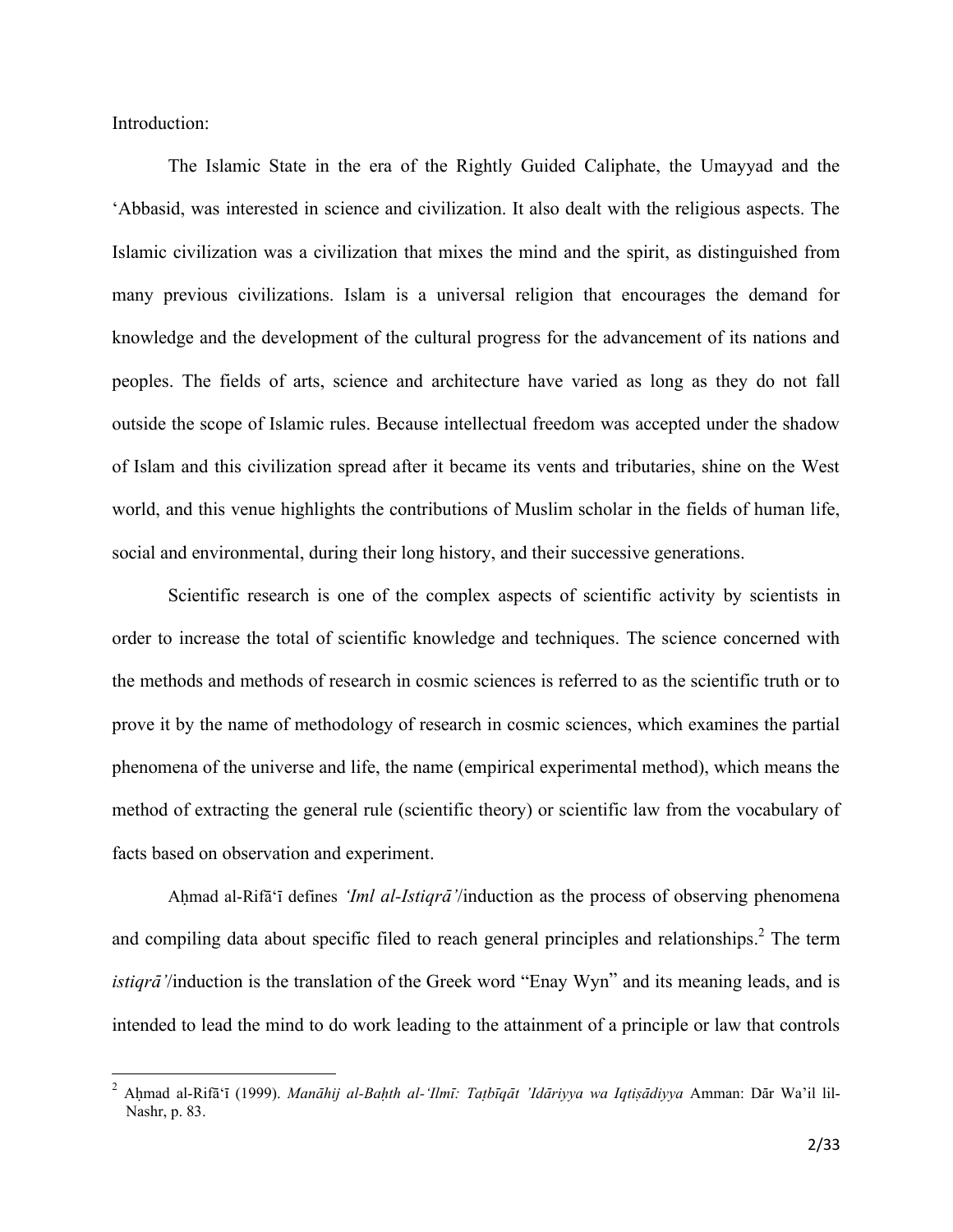the particles that are subject to our sensory perception.<sup>3</sup> Modern European scientists of the renaissance used the inductive method in achieving their cultural progress. Muslim scholars used *istiara* /*induction* in the classical times, such Ibn al-Haytham (d. 431/1040), and a group of Muslim scholars in their writings.

In the inductive method, the scholar moves from the part to the whole or from the private to the general, where scholars begin to identify the particles, and then circulates the results accordingly. The inductive guide includes a scientific conclusion based on observation and scientific conclusion, which is based on experience in the modern concept of observation and experimentation.

Many historians and theologians attribute the discovery of this approach to Francis Bacon (d. 1626), which developed during the modern European Renaissance his famous book entitled in Latin Novum Organum Scientiarum/New Instrument of Science (The New Organon or: True Directions Concerning the Interpretation of Nature) and means the method of experimental research,<sup>4</sup> to oppose Aristotle in his book *Old Organon*.<sup>5</sup> The extrapolation of the history of human thought attests to the fact that the scholars of Islamic civilization were earlier than Westerners to refute Aristotle's theoretical logic and to follow the experimental method before

<sup>&#</sup>x27;Amār Būhūsh and Muhammad Mahmūd al-Dhunībāt (2001). Manāhij al-Nahth al-'Ilmī wa Turuq 'I'dād al-Buhūth Algeria: Dīwān al-Matbū'āt al-Jāmi'iyya.

 $4$  Francis Bacon (d. 1626) The New Organon or: True Directions Concerning the Interpretation of Nature, http://www.earlymoderntexts.com/assets/pdfs/bacon1620.pdf, pp. 14-15; Mustafa Nadīf (1942). Al-Hasab ibn al-Haytham: Buhūthuh waKushūfuhu al-Basariyya, 123-128; Yumnā Tarīf al-Khūlī (2000). Falsafat al-'Ilm fī al-Qirn al-'Ashrīn: al-Haşād, al-Afāq al-Mustaqbaliyya Kuwait: 'Ālam al-Ma'rifah, p. 264; Will Durant (1957). The Story of Civilization: The Reformation, p. 869, p. 915, and p. 939; Habīb al-Shārūnī (1981). Francis Bacon Casablanca: Dār al-Thaqāfah, pp. 34-37; Kāmil Muhammad 'Uwidah (1993). Francis Bacon: Faylasūf al-Manhaj al-Tajrībī al-Hadīth Beirut: Dār al-Kutub al-'Ilmiyyah, pp. 12-17.

Kāmil Muhammad 'Uwīdah (1993). Francis Bacon: Faylasūf al-Manhaj al-Tajrībī al-Hadīth Beirut: Dār al-Kutub al-'Ilmiyyah, pp. 12-17; Will Durant (1957). The Story of Civilization: The Reformation, p. 869, p. 915, and p. 939; Habīb al-Shārūnī (1981). Francis Bacon Casablanca: Dār al-Thaqāfah, pp. 34-37.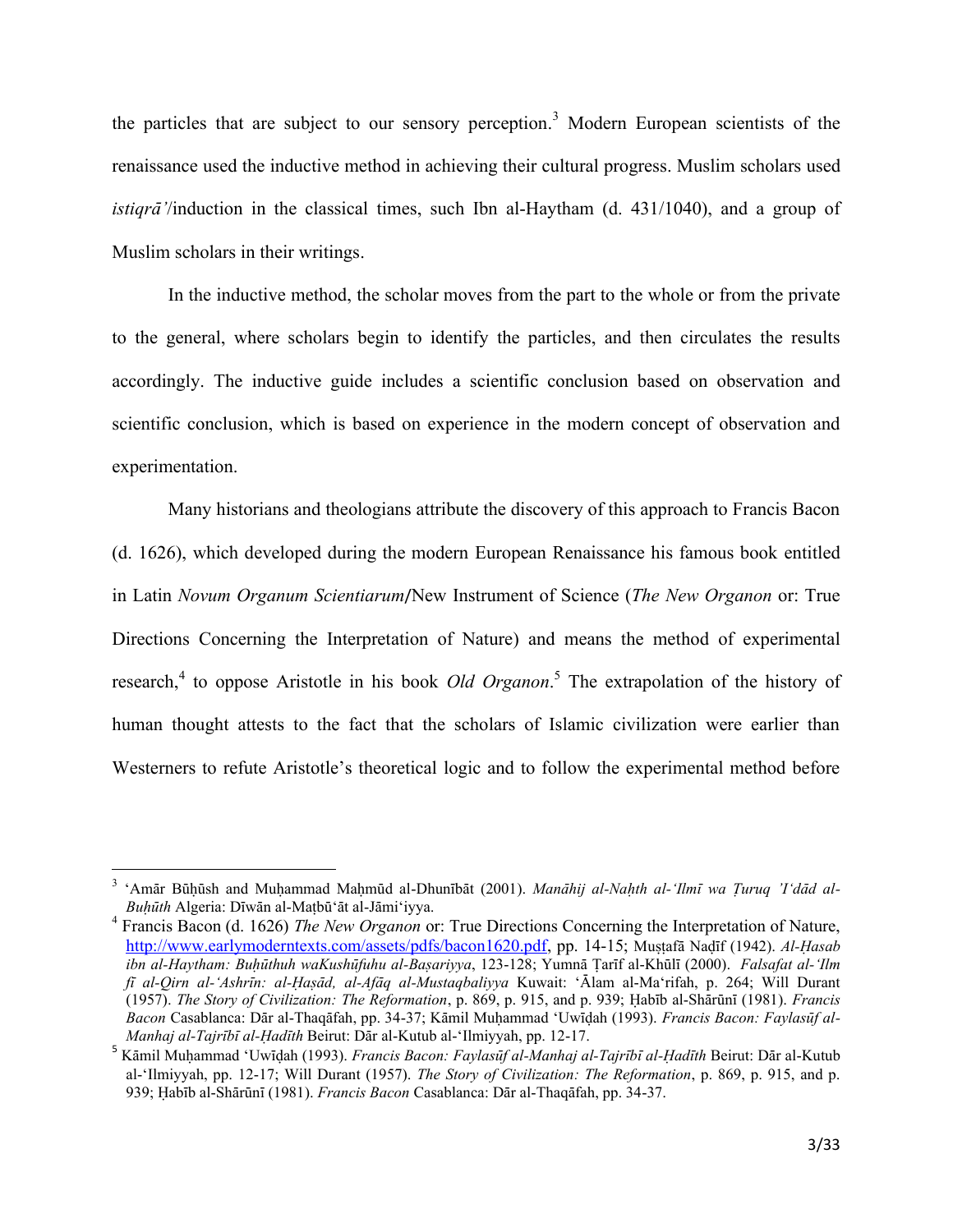Bacon for several centuries. <sup>6</sup> They were able to distinguish between the nature of pure mental phenomena on the one hand, and physical phenomena on the other hand, and realized that the means or tool used in these phenomena must fit the nature of each of them, and Ibn Taymiyyah (d. 728/1328), was one of the first Muslim scholars who criticized Aristotle's logic, which he attacked vehemently in his book *Nagd al-Mantiq*/Criticism of Logic.<sup>7</sup> He called for sensory induction, which is suitable for research in cosmic phenomena, and leads to new knowledge.

The scholars of Islamic civilization have resorted to the experimental method inductive from experience and knowledge of its origins and rules, and they have made significant progress on the basis of the scientific and technical development movement. This is Hassan ibn al-Haytham (d. 431/1040), to name a few, describes the features of the experimental method of induction in the research of the phenomenon of vision.<sup>8</sup>

This text clearly shows that Ibn al-Haytham's general rules for the induction method are distinct from the rules of the Bacon's Approach, as they are not a set of instructions that adhere to a specific arrangement that should not be exceeded. This gives them sufficient flexibility to prevent them from standing in front of the movement and development of science. Ibn al-Haytham's expressions also reflect many of the characteristics of empirical science and the elements of success of scientific research, which are lacking of both Aristotelian's Logic and

 $\overline{a}$ 

<sup>&</sup>lt;sup>6</sup> Francis Bacon has been called the father of empiricism. His works argued for the possibility of scientific knowledge based only upon inductive and careful observation of events in nature. Most importantly, he argued this could be achieved by use of a skeptical and methodical approach whereby scientists aim to avoid misleading themselves. While his own practical ideas about such a method, the Baconian method, did not have a long lasting influence, the general idea of the importance and possibility of a skeptical methodology makes Bacon the father of scientific method. This marked a new turn in the rhetorical and theoretical framework for science, the practical details of which are still central in debates about science and methodology today; Kāmil Muhammad 'Uwīdah (1993). *Francis Bacon: FaylasËf al-Manhaj al-TajrÊbÊ al-×adÊth* Beirut: DÉr al-Kutub al-'Ilmiyyah, pp. 12-17.

<sup>7</sup> Ibn Taymiyya, Ahmad ibn 'Abd al-Halīm (d. 728/1328). *Naqd al-Mantiq* ed. Muhammad 'Abd al-Ghazāl Hamza, Sulaimān ibn 'Abd al-Rahmān al-Ṣunī', and Muḥammad Ḥāmid al-Fiqī, Beirut: al-Maktabah al-'Ilmiyya, 1951.

<sup>&</sup>lt;sup>8</sup> al-Hassan ibn al-Haytham (d. 431/1040). *Kitāb al-Manāzir* ed. 'Abd al-Ḥamīd Ṣabrā Kuwait: al-Majlis al-Waṭanī lil-Thaqāfa wal-Funūn wal-Ādāb, 1983, vol. 1: 59-62.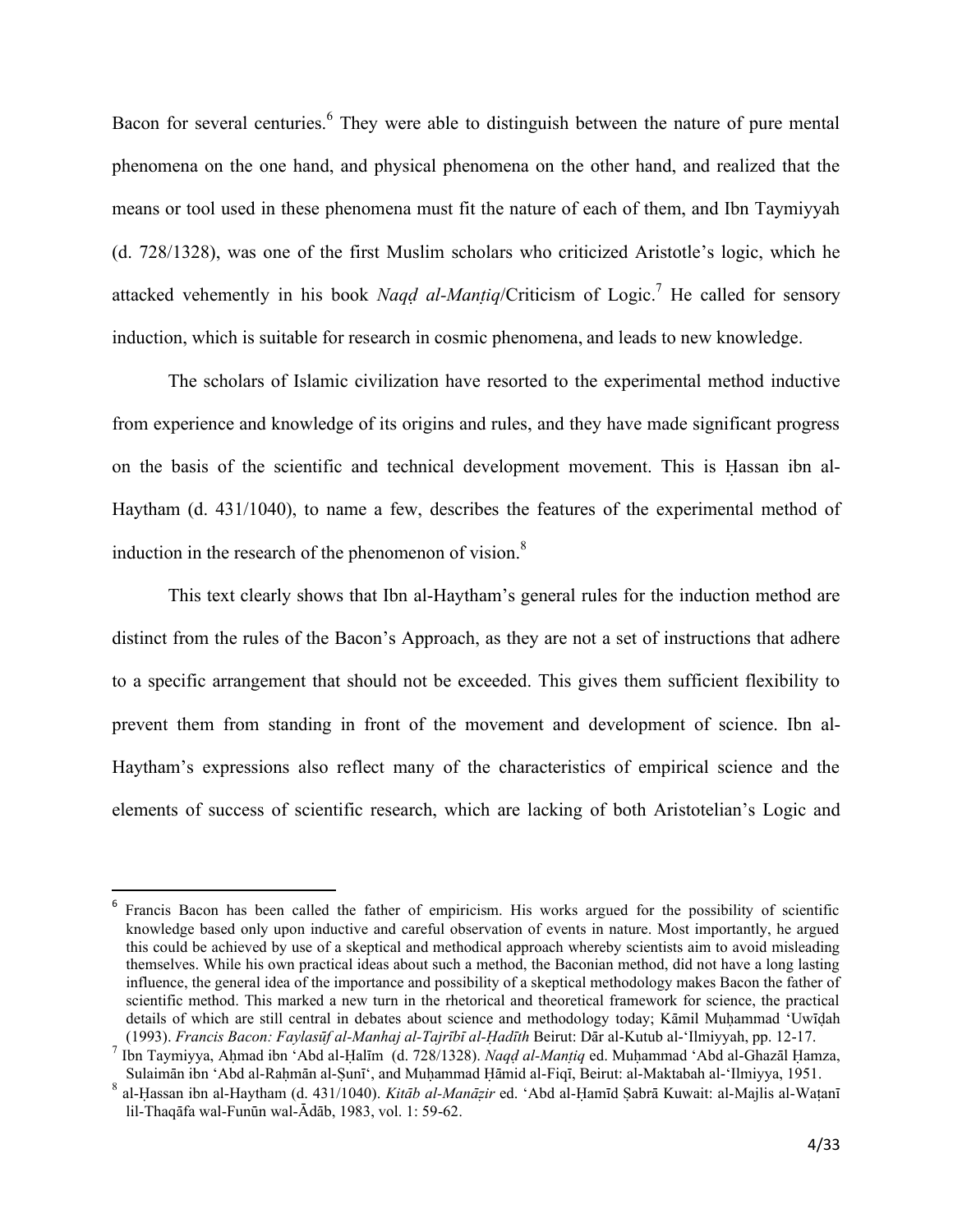Bacon's Approach. The comparison shows that the experimental step is limited in the method of scientific research among Muslim scholars.<sup>9</sup>

On the other hand, it is clear from a careful reading of scientific texts in the Islamic heritage that the credit for the discovery of the scientific method/experimental inductive is not attributable to a particular Islamic scholar similar to what is usually said about the approach of Aristotle, Bacon or René Descartes, but it is attributed to many Muslim classical scholars who paved in various branches of science for the scientific method/experimental inductive.<sup>10</sup> For example Jābir ibn Hayān (d. 199/815), sheds more light on the characteristics of the experimental approach he has followed, assuring that "every profession has its own artistic methods," and warns of excessive confidence in the results of his experiments, despite his objectivity in scientific research. He says:

> In these books, we mention the characteristics of what we have seen only - not what we have heard or told or read - after we have tested it and tried it, and what we have extracted, we have measured it in the words of these.<sup>11</sup>

He also says:

 $\overline{\phantom{a}}$ 

No one can claim the truth that he is not in the absence however, such as witness the past and in the future or in only like what in now.<sup>12</sup>

We find in the works of al-Rāzī (d. 376/986),<sup>13</sup> and al-Bīrūnī (d. 440/1048),<sup>14</sup> and al-

Battānī, Muhammad ibn Jābir ibn Sinān (d. 371/982),<sup>15</sup> and al-Buzjānī, Abū al-Wafā'

<sup>&</sup>lt;sup>9</sup> See the work of Ibn al-Haytham reflection and work on the inductive experimental/*al-manhaj al-istiqrā 'ī al-tajrībī* which his reflection that came in  $(354-430/965-1045)$ , verses Francis Bacon (d. 1626), reflections. It appears nearly six centuries before the work of F. Bacon. Mahmūd Fahmī Zīdān (1980). *al-Istiqrā' w al-Manhaj al-'Ilmī*, Alexandria: Dār al-Jāmi'āt al-Masriyya, pp. 74-78; Muṣṭafā Naḍīf (1942). *Al-Hasab ibn al-Haytham: Buhūthuh waKushūfuhu al-Başariyya*, pp. 123-139.

<sup>10</sup> See the work of Ibn al-Haytham reflection and work on the inductive experimental/*al-manhaj al-istiqrã'ī altajrībī* which his reflection that came in (354-430/965-1045), verses Francis Bacon (d. 1626) reflections. It appears nearly six centuries before the work of F. Bacon. Mahmūd Fahmī Zīdān (1980). *al-Istiqrā' w al-Manhaj al-'Ilmī*, Alexandria: Dār al-Jāmi'āt al-Mașriyya, pp. 74-78; Mușțafā Nadīf (1942). *Al-Hasab ibn al-Haytham: BuÍËthuh waKushËfuhu al-BaÎariyya*, pp. 123-139.

<sup>11</sup> Jalāl Muhammad 'Abd al-Hamid (1972). *Manhaj al-Bahth 'and al-'Arab fī Majāl al-'Ulūm al-Tabī'iyya wal-Kawniyya* Beirut: Dār al-Kitāb al-Libnānī, p. 125.

<sup>&</sup>lt;sup>12</sup> Qanawātī, George "al-Khīmyā' al-'Arabiyya", in Rushdī Rāshid (2005). Mawsū'at Tārīkh al-'Ulūm al-'Arabiyya Beirut: Markaz Dirāsāt al-Wiḥda al-'Arabiyya, vol. III.: 1121.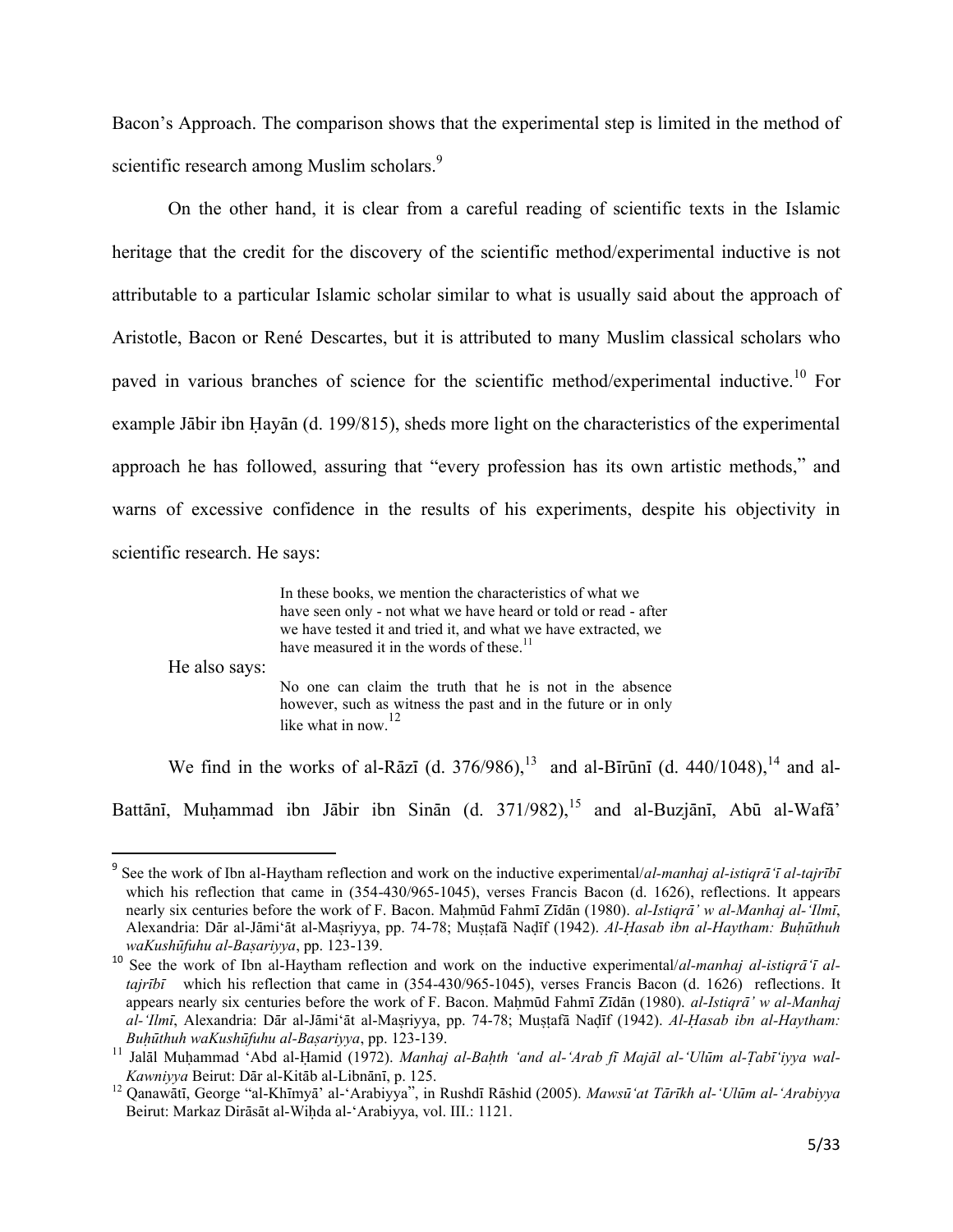Muhammad ibn Muhammad ibn Yahyā (d. 388/998),<sup>16</sup> and al-Tīfāshī and al-Khāzinī, 'Abd al-

Rahmān (d. 530/1136),<sup>17</sup> al-Sharīf al-Idrīsī, Abū 'Abdullah Ahmad ibn Muhammad (d.

<sup>&</sup>lt;sup>13</sup> Seyyed Hossein Nasr (1987). *Sciences and Civilization in Islam*, p. 170; George Qanawātī, "al-Khīmyā' al-'Arabiyya", in RushdÊ RÉshid (2005). *MawsË'at TÉrÊkh al-'UlËm al-'Arabiyya*, vol. III., p. 1109; MuÍammad FÉris, *MawsË'at 'UlmÉ' al-'Arab wal-MuslimÊn*, p. 191; MÉjid 'UdwÉn *MawsË'at 'UlmÉ' al-KÊmiyÉ'*, p. 29; AÍmad Fu'Éd BÉshÉ (2002). *al-TurÉth al-'ImÊ al-IslÉmÊ: Sha'un min al-MÉÌÊ amm ZÉda lil-ÓtÊ*, p. 91; AÍmad 'Abd al-BÉqÊ (1991). *Ma'Élim al-×aÌÉrah al-'Arabiyya*, p. 418; Ibn Khalikān, AbË al-'AbbÉs Shams al-DÊin (d. 680/1282). *Wafiyyāt al-A'yān wa AnbÉ' AbnÉ' al-ZamÉn* vol. 4: 248-252

<sup>&</sup>lt;sup>14</sup> 'Umar Farūkh (1984). *Tārīkh al-'Ulūm 'and al-'Arab*, p. 164; Rushdī Rāshid (2005). *Mawsū'at Tārīkh al-'Ulūm al-'Arabiyya*, vol. 1: 89; Edward Stuart Kennedy (1971). "al-Bīrūnī's Masudic Canon", *in al-AbÍÉth*, 24, pp. 59- 81; Edward Stuart Kennedy et al.(1983). *Studies in the Islamic Exact Sciences,* Beirut: American University of Beirut, pp. 573–595; Mayer, Leo Ary (1956). *Islamic Astrolabists and Their Works*, Geneva: Albert Kundig, p. 46; Shākir Khasbāk (1986). *al-Gughrāfyā 'and al-'Arab*, p. 21; Muhammad 'Atiyah al-Abrāshī, Abū al-Futūh Muhammad al-Tawānsī (1956). *Silsalat Tarājim A'lām al-Thaqāfah al-'Arabiyya* Cairo: Maktabat al-Nahda, pp. 116-119 and pp. 143-144; ; MÉjid 'UdwÉn *MawsË'at 'UlmÉ' al-KÊmiyÉ'*, p. 17; Rosenfeld, B. A. and Ekmeleddin Ihsanoğlu (2003). *Mathematicians, Astronomers, and Other Scholars of Islamic Civilization and Their Works (7th   –19thc.)*. Istanbul: IRCICA, pp. 28–29; Jim Al-Khalili (2011). *The House of Wisdom: How Arabic Science*  Saved Ancient Knowledge and Gave Us the Renaissance New York: The Penguin Press; 'Umar Farūkh (1984). *Tārīkh al-'Ulūm 'and al-'Arab, p. 223; Yaqūt al-Hamawī (1980). <i>Mu'jam al-Adabā'* Bieurt: Dār al-Fikir; 'Alī Ahmad al-Shahāt (1968). *Abū al-Rihān al-Bīrūnī* Cairo: Dār al-Ma'ārif; S. M. Razaullah Ansari, "On the Physical Researches of Al-Biruni", vol. 10, 2, pp. 198-199; 'Umar Farūkh (1984). *Tārīkh al-'Ulūm 'and al-'*Arab, p. 223; Will Durant (d. 1885). *Qiṣat al-Haḍarah*, tr. Muḥammad Badrān, vol. 13: 186; 'Afīfī Muḥammad Ṣādiq (1977). *TaÏawur al-Fikr al-'AlmÊ 'anda al-MuslimÊn*, p. 133; M. Zaki Kirmani, N. K. Singh (2005). " al-BÊrËÊ, AbË Rayhan Muhammad Ibn Ahmad (d. 973-?)," *Encyclopedia of Islamic Sciecne and Scientists* New Delhi" Global Vision, vol. 1: 149-161; Donald Hill. "al-Handasah al-Madaniyya al-Mīkānīkīyah", in Rushdī Rāshid (2005). *Mawsū*<sup>*'at Tārīkh al-'Ulūm al-'Arabiyya*, vol. III, p. 964; 'Alī Ahmad al-Shaḥāt (1968). *Abū al-Rihān al-Bīrūnī*</sup> Cairo : Dār al-Ma'ārif; S. M. Razaullah Ansari, "On the Physical Researches of Al-Biruni", vol. 10, 2, pp. 198-199.

<sup>&</sup>lt;sup>15</sup> Gustave Le Bon, 1884. *La Civilisation des Arabes* Paris: Firmin-Didot); translated into Arabic by 'Ādil Zu'īter, 1969. *×aÌÉrat al-'*Arab, p. 457; RushdÊ RÉshid (2005). *MawsË'at TÉrÊkh al-'UlËm al-'Arabiyya*, vol. 1: 368-369, and vol. 1: 379-380; Țūgān Qadrī Hāfiz (1980). *Turāth al-'Arab al-'Ilmī fī al-Riyādiyāt w al-Falak*, pp. 132-133; Ibn al-Nadīm, Abū al-Faraj Muhammed ibn Ishāq (d. 380). *al-Fihrist*, p. 444; Rushdī Rāshid (2005). *Mawsū'at TÉrÊkh al-'UlËm al-'Arabiyya*, vol. 1: 53-54, and vol. 1: 253-254; Seyyed Hossein Nasr (1987). *Sciences and Civilization in Islam*, pp. 182-183; Sā'id al-Andalusī, Abū al-Qāssim ibn Ahmad ibn 'Abd al-Rahmān (d. 462.1070). *Tabaqāt al-Umam*, pp. 54-55; Ibn al-Qaftī Jamāl al-Dīn Abū al-Hasan 'Alī ibn Yūsuf (d. 646/1248). *AkhbÉr al-'UlamÉ' bi AkhbÉr al-×ukamÉ'*, p. 78; ShÉkir KhaÎbÉk (1986). *al-GughrÉfyÉ 'and al-'Arab*, p. 21.

<sup>16 &#</sup>x27;Ali Mūsā (2010). *Majisti Abi al-Wafa' al-Buzgani*, ed. Rushdī Rāshid Beirut: Markaz Dirāsāt al-Wihda al-'Arabiyya; Hashemipour, Behnaz (2007). "Būzjānī: Abū al-Wafā' Muhammad ibn Muhammad ibn Yahyā al-Būzjānī". In Thomas Hockey; et al. *The Biographical Encyclopedia of Astronomers*. New York: Springer. pp. 188–9; Raynaud, D. (2012), "Abū al-Wafāʾ Latinus? A Study of Method", *Historia Mathematica*, 39 (1): 34– 83; Youschkevitch, A.P. (1970). "Abū al-Wafā' Muḥammad ibn Muḥammad ibn Yaḥyā al-Ibn Ismā'īl Ibn al-'AbbÉs". *Dictionary of Scientific Biography*, 1. New York: Charles Scribner's Sons. pp. 39–43; Kennedy, E. S. and Mustafa Mawaldi (1979). "Abū al‐Wafāʾ and the Heron Theorems." *Journal of the History of Arabic Science* 3: 19–30; Saidan, Ahmad S. (1974). "The Arithmetic of Abū ʾl‐Wafāʾ." *Isis*, vol. 65: pp. 367–375; Suter, H. (1960). "Abu ʾl‐Wafāʾ al‐Būzadjānī." In *Encyclopaedia of Islam*. 2nd ed. Vol. 1, p. 159. Leiden: E. J. Brill.

<sup>&</sup>lt;sup>17</sup> Mustafā al-Jayūsī (2005). *Mawsū'at 'Ilamā' al-'Arab wal-Muslimīn wa A'lāmuhum* Amman: Dār Usāmah, pp. 189-190; Qadrī Ḥāfiz Țūqān (1980). 'Ulamā' al-'Arab wamā A'ṭūhu lil-Ḥaḍārah, Riyyad: Manshūrāt al-Fākhiriyya; Ahmad 'Abd al-Bāqī (1991). *Ma'ālim al-Hadārah al-'Arabiyya*, p. 99; M. Zaki Kirmani, N. K. Singh (2005). "al-Khazini, Abū'l-Fath 'Abd al-Raḥān (1115-1130)," *Encyclopedia of Islamic Science and Scientists* New Delhi" Global Vision, vol. 2: 559-566.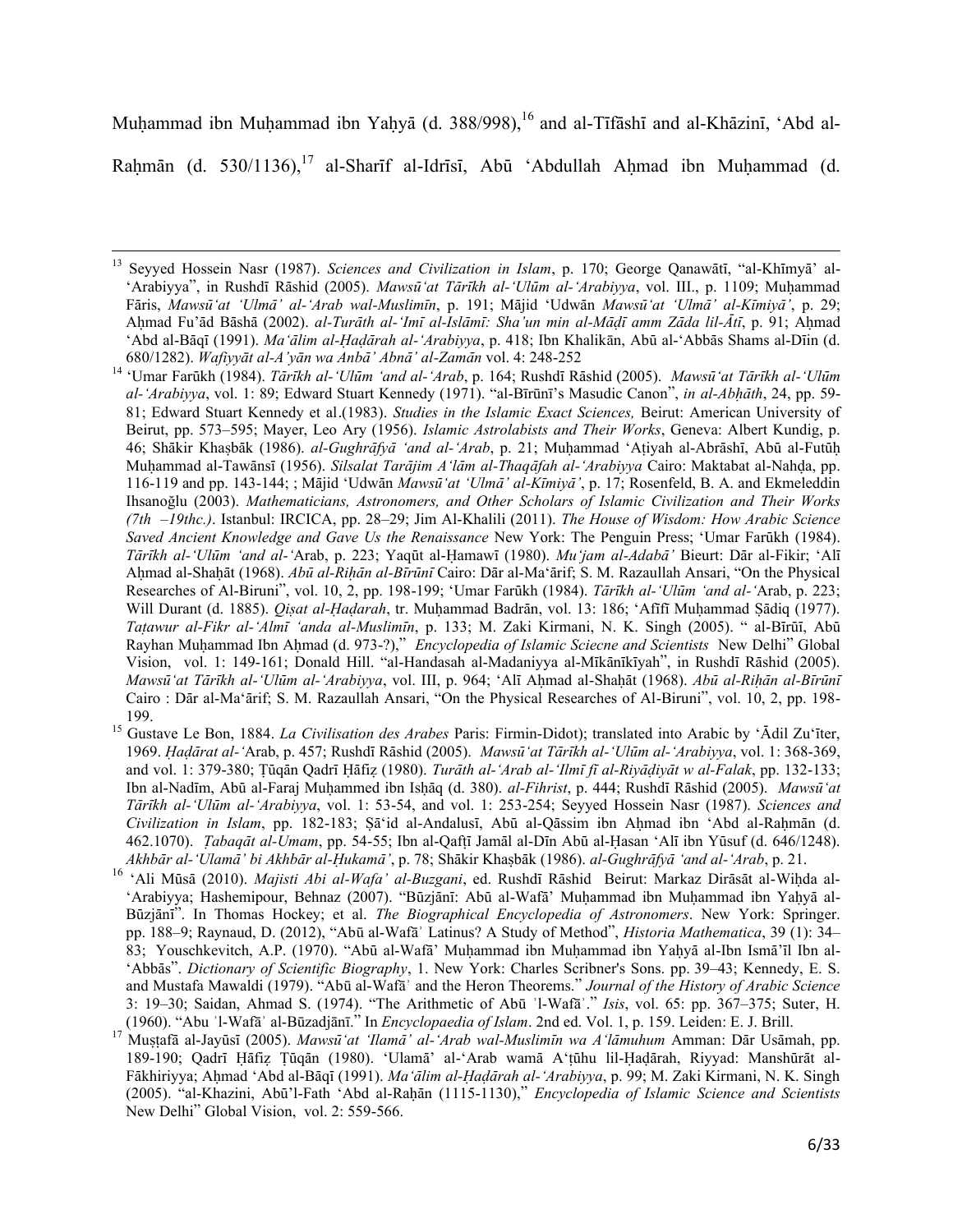560/1165),<sup>18</sup> and Ibn al-Nafis, 'Ala' al-Din 'Ali ibn Abi al-Hazm al-Qurashi (d. 687/1288),<sup>19</sup> Ibn Yūnus al-Masrī (d. 399/1009),<sup>20</sup> and others. They confirm their faith in the new approach in the collection of scientific truth and the exercise of this approach to recognize and accurate understanding of each postulate, its tools, characteristics and objectives. In this important fact lies the secret - the motive - behind the success of this approach and the pace of the movement of scientific progress urged by the teachings of Islam and its lofty principles represented in the verses of the Qur'an and the Prophet's Hadith/tradition, which honors science and scientists.

### The Qur'an as starting point:

The reading of the Islamic heritage indicates that the path taken by the scholars of the fundamentals and the modern scholars to arrive at the correct facts, news and sayings has withdrawn from the method of thinking and experimentation in scientific research. For example,

<sup>&</sup>lt;sup>18</sup> Edward Kennedy Stewart. "al-Gughrāfyā al-Riyādiyya", in Rushdī Rāshid (2005). Mawsū 'at Tārīkh al-'Ulūm al-'Arabiyya Beirut: Markaz Dirāsāt al-Wihda al-'Arabiyya, vol. 1: 286-289 ;'Umar Farūkh (1984). Tārīkh al-'Ulūm 'and al-'Arab, p. 208; al-Sharif al-Idrisi, Abū 'Abdullah Ahmad ibn Muhammad (d. 560/1165). Nuzhat al-Mushtāg fī Ikhtirāg al-'Āfāg, vol 1: 7-8.

<sup>&</sup>lt;sup>19</sup> Ibn 'Imād, 'abd al-Ḥay ibn Aḥmad (d. 1679). Shadarāt al-Dhahab fī Akhbār min Dhahab Beiurt: Dār al-Afāq al-Jadīdah, 1970, vol. 5: 400-401; 'Alā' al-Dīn Abū al-Hasan 'Alī ibn Abī al-Hazm al-Qarshī al- Dimashqī (known as Ibn al-Nafis) was born in 1213 in Damascus and educated at the Medical College Hospital (Bimaristan al-Nūrī) founded by Nūr al- Dīn al-Zankī. Apart from medicine, he learned jurisprudence, literature, and theology and became a renowned expert on Shafi'i jurisprudence as well as a reputed physician. His major significant contribution was his discovery of the blood's circulatory system, which William Harvey re-discovered in 1628. His 300-volume medical encyclopedia al-Shamil fi al-Tibb, which was incomplete at the time of his death, remained a milestone of science and medicine in medieval Europe. See Rihab 'Akkawi, 1996. Ibn al-Nafis 'Ali ibn al-Hazm al-Qarashī, Galenus al-'Arab, Beirut: Dār al-Fikr al-'Arabī.; Zīdān Yūsuf, 2008. T'ādat Iktishāf Ibn al-Nafīs, Cairo: Nahdat Masr lil-tibā'ah; Barakāt Muhamad Murād, 1990. Ibn al-Nafīs: wa-Itijāhāt al-tibb alhadīth, Cairo: al-Șadr lil-țibă'ah; Salmān Qațāyyah, 1984. .al-țabīb al-'Arabī Ibn al-Nafīs 1211-1288, Beirut: al-Mu'asasah al-'Arabiyyah lil-Dirāsāt; Iskandar, Albert Z. (1974). "Ibn al-Nafīs", Dictionary of Scientific Biography, edited by Charles C. Gillespie, New York: 1970-1980, vol. 9: 602-606; Yūsuf Zaydān (2008). Ibn al-Nafīs: Sharh Fusūl Hippocrates Cairo: Nahzat Masr; Yūsuf Zaydān (1999). Ibn al-Nafīs: Risālat al-A'dā' Cairo: al-Dār al-Mașriyyah al-Libnāniyya; Yūsuf Zaydān (2000). Ibn al-Nafīs: al-Shāmil fī al-Șinā'at al-Tibiyya: al-Adwiyyah wal-Aghdhiyyah, three vols. Abu Dhabi: al-Mujam' al-Thaqāfī..

<sup>&</sup>lt;sup>20</sup> al-Muqrī, Ahmad ibn Muhammad (1968). Nafh al-Tībmin Gusun al-Andalus al-Rațīb, ed. Ihsān 'Abās Beirut: Dār Sādir, vol. 1: 25; 'Alī 'Abdullah al-Dafā' (1981). al-Ulūm al-Bahtah fī al-Hadarah al-'Arabiyya w al-Islāmiyya, p. 302; Seyved Hossein Nasr (1987). Sciences and Civilization in Islam, p. 170; Donald Hill (2004). Islamic Science and Engineering Edinburgh: Edinburgh University Press, p. 83; George Sarton (1950). Introduction to the History of Science Baltimore: Williams and Wilkins, vol. 1: 53; Qadrī Hāfiz Țūqān (1980). Turāth al-'Arab al-'Ilmī fī al-Riyāḍiyāt w al-Falak Beirut: Dār al-Shurūq, pp. 55-66, and pp. 149-150; Bāqir Amīn al-Ward (1986). Mu'jam al-'Ulamā' al-'Arab ed. Kurkis Awad Beirut: 'Alam al-Kutub; Rushdī Rāshid (2005). Mawsū'at Tārīkh al-'Ulūm al-'Arabiyya, vol. 1: 233-235.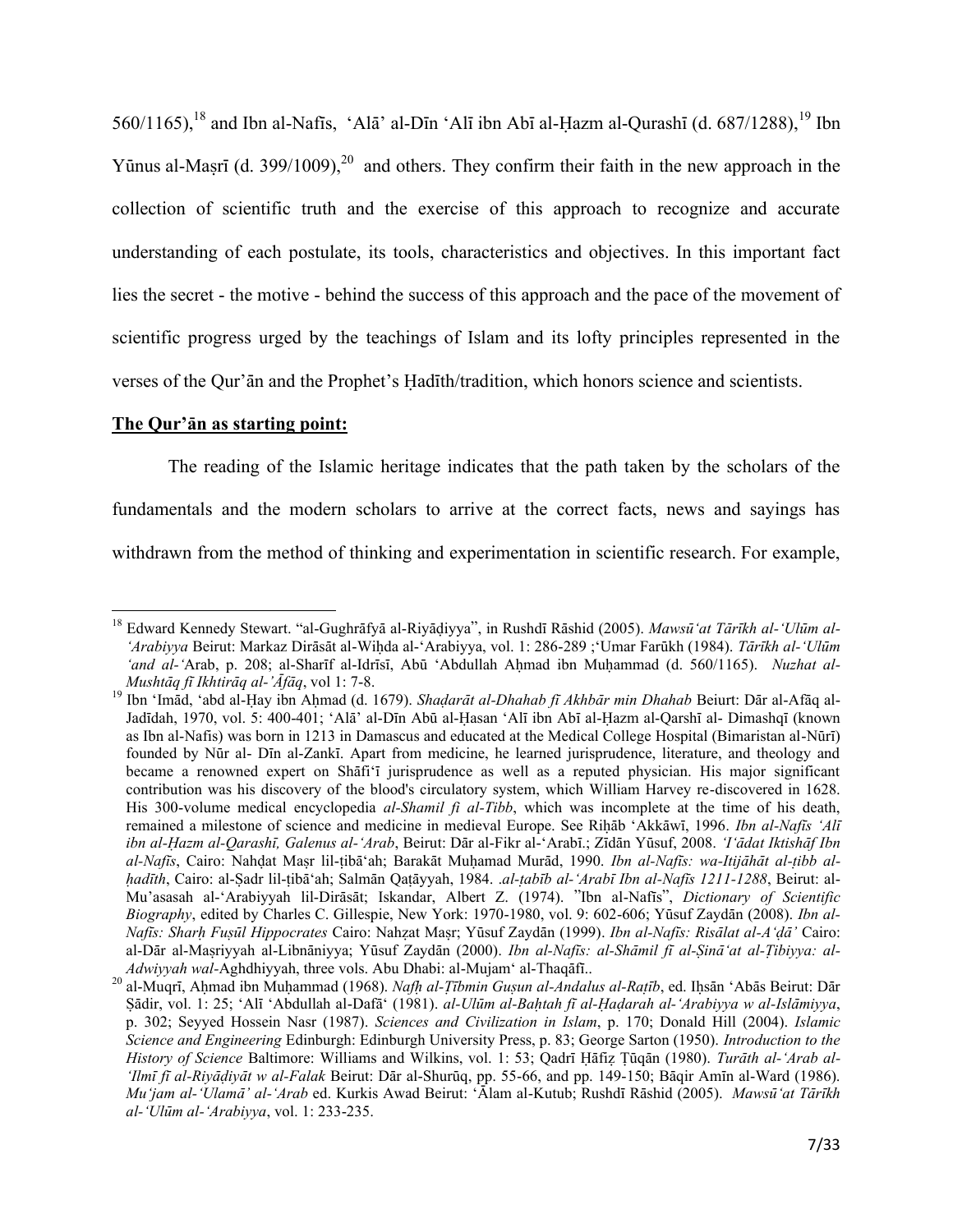al-Hassan ibn al-Haytham uses the term *al-i'tibār*/consideration, which is a Qur'ānic utterance to indicate empirical extrapolation/induction or mental development; also he used analogy to measure and explain the process of vision and the perception of visualizations.<sup>21</sup>

Abū Baker al-Rāzī also uses the three principles of: consensus, induction, and analogy in dealing with the unknown. He says:

> When we have seen these wonderful strange creatures, that our minds are not aware of their full cause, that we have not observed therefore, we ask everything that our minds do not realize, because in that the fall of most benefits from us, but we add to that what we realized by the experiments and observation and by people testify, we did not solve any of that trust only after the examination and experiments of it, along with the consensus of physicians, attested by analogy, and the test of strength and be in front of you. $^{22}$

Muslim scholars, through the classical eras, of the Islamic societies (i.e. prior to the European Renaissance) of different disciplines based their works/discovery or innovation in the implementations and adaptation of the scientific method, on the basic principles derived from the teachings of their religion, and that can be summarized below. The doctrine of Islamic monotheism is the starting point in seeing the right human to the facts of existence, Almighty said:

> 1. Read! In the Name of your Lord, Who has created (all that exists), 2. Has created man from a clot (a piece of thick coagulated blood). 3. Read! And your Lord is the Most Generous,4. Who has taught (the writing) by the pen [the first person to write was Prophet Idrees (Enoch)], 5. Has taught man that which he knew not. 6. Nay! Verily, man does transgress all bounds (in disbelief and evil deed, etc.). 7. Because he considers himself self-sufficient. 8. Surely! Unto your Lord is the return. Q. 96: 1-8.

l

<sup>&</sup>lt;sup>21</sup> al-Ḥassan ibn al-Haytham (d. 431/1040). *Kitāb al-Manāẓir*, ed. 'Abd al-Ḥamīd Ṣabrā Kuwait: al-Majlis al-Waṭanī lil-Thaqāfa wal-Funūn wal-Ādāb, 1983, vol. 1: 62; Yūsuf Zīdān (1999). *A'ādat Iktishāf Ibn al-Nafīs*, Abu Dhabi: al-Majma' al-Thaqāfī, p. 94.

<sup>22</sup> Muḥammad Jamāl al-Dīn al-Fandī (1985). *Dirāsāt fī al-Ḥaḍarah al-Islāmiyya: bi-Munasaba al-Qirn al-Khāmis* 'Ashar al-Hijrī: Turāth al-Muslimīn fī Majāl al-'Ulūm, p. 256.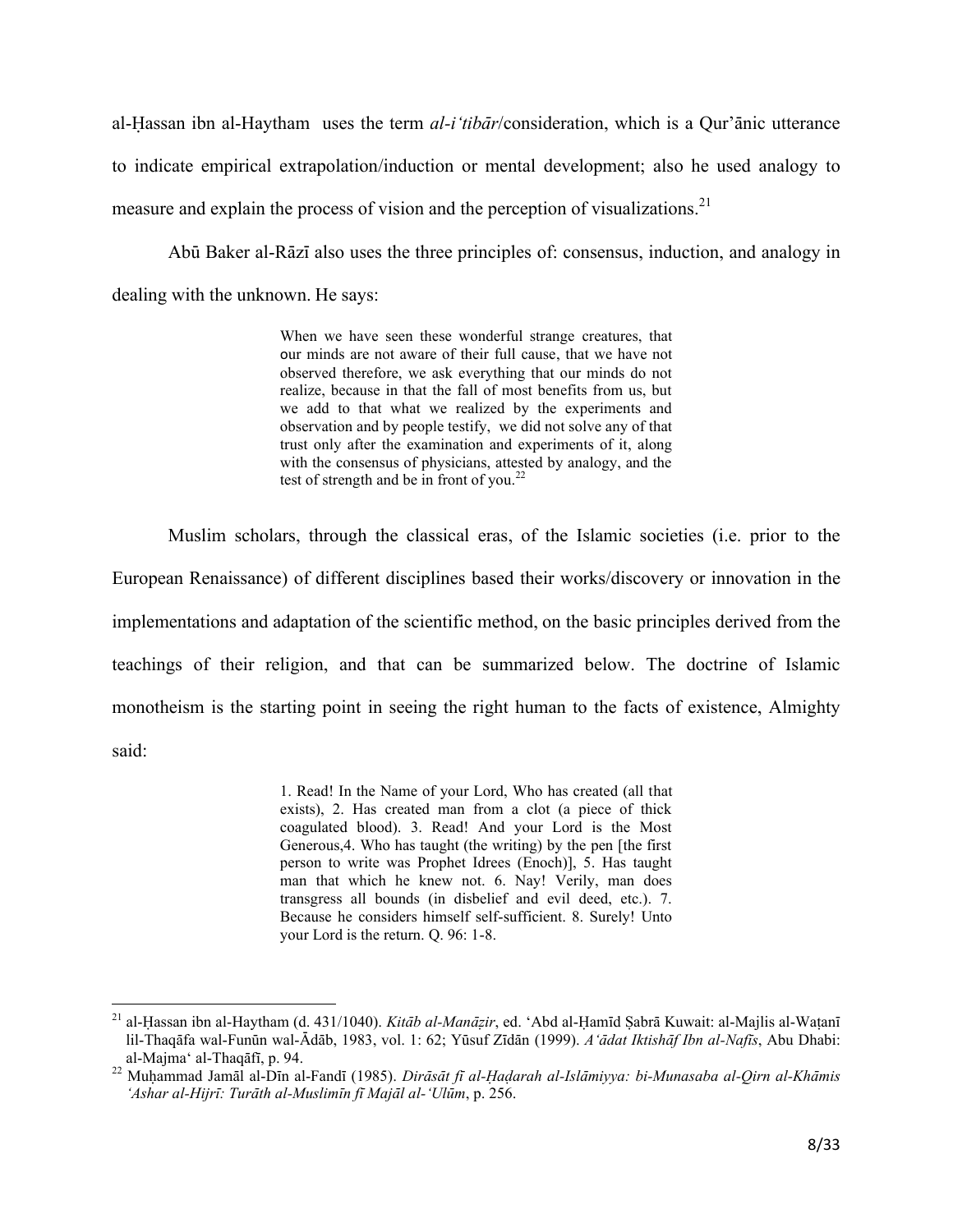It is the absolute truth, the source of all the partial knowledge facts that we were ordered to search for and its reliance on the world of facts as a source of trust and certainty, not as shadows or ghosts as considered and seen by the Greek culture.

> We will show them Our Signs in the universe, and in their own selves, until it becomes manifest to them that this (the Qur'an) is the truth. Is it not sufficient in regard to your Lord that He is a Witness over all things? Q. 41: 53.

Faith in the oneness of God Almighty necessarily requires mental human given everything in this presence to the wise Creator who created this world with his absolute direct will to the absolute highest degree of order, order and beauty, and plunged fixed laws and keep them consistent and intertwined in a tight balance between worlds objects, and we will benefit from it in real life after we stand on the truth of its behavior and we will point out the ability of the Creator and His will Almighty wants to show us through the system of the universe, unity, sustained accidents and phenomenology causal relations, monitor and realize it, and make use of them in real life after we stand on the fact that their behavior and we infer by the ability of the Creator and Oneness, and embark on scientific thinking within the framework of the concept of faith makes the road is always open before the renewal of the scientific method and its development to suit with the stages of development of various sciences, as it imparts selfassurance and confidence necessary to continue research and meditation, scientists saved from getting lost in the wilderness without a guide. Such as the reference to nature or reason or coincidence, or other concepts of the philosophies positivist conflict of old and modern and damaged by impotence and damage. As the Qur'anic verses reads:

> Who has created the seven heavens one above another, you can see no fault in the creations of the Most Beneficent. Then look again: "Can you see any rifts?" Then look again and yet again, your sight will return to you in a state of humiliation and worn out. Q. 67: 3-4.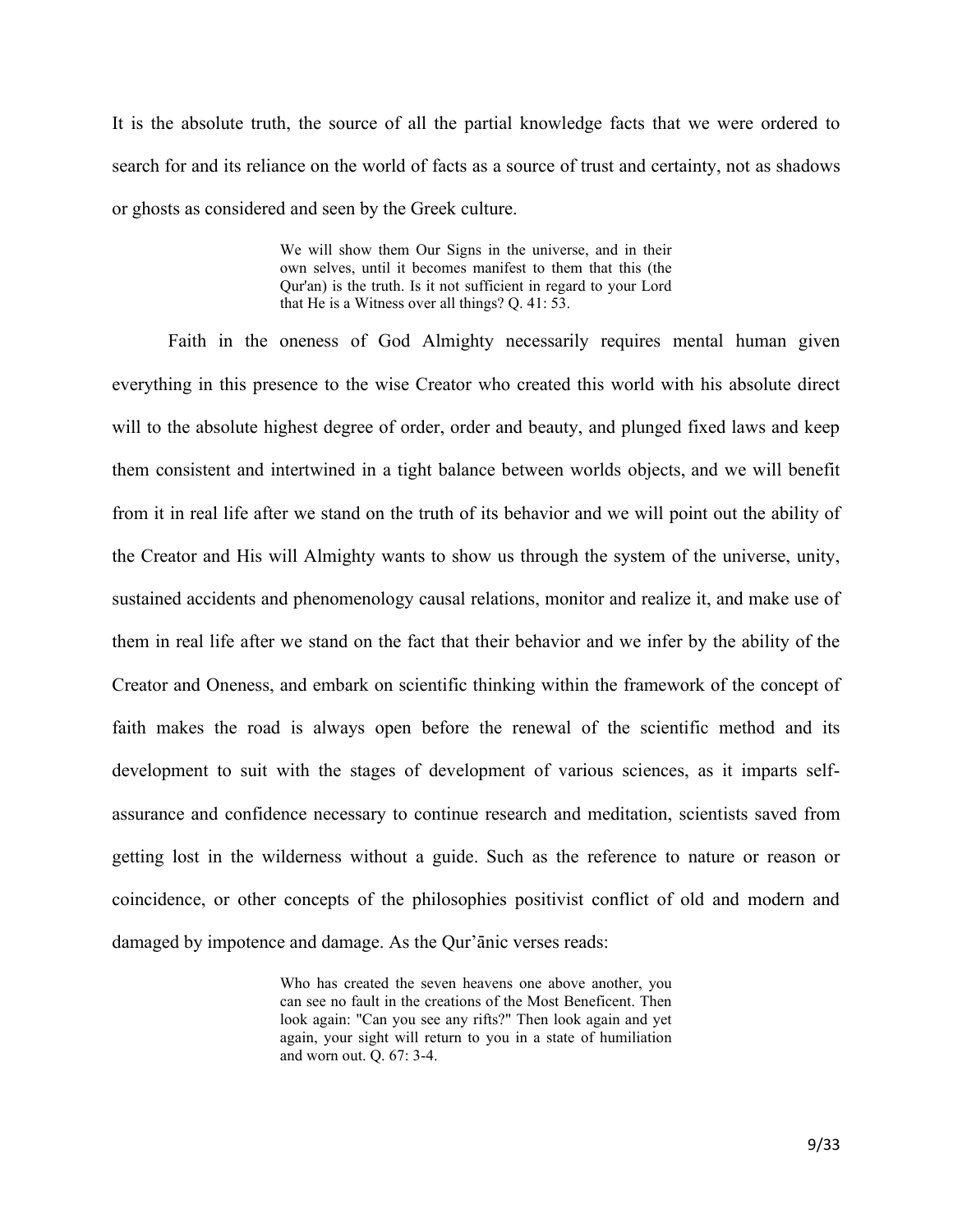The method of research and reasoning is based on the Islamic concept of the author between the mind and the reality, and relies on the acquisition of knowledge on the mind and senses and the rest of the intellectual abilities that God gave to man. God has assumed the responsibility of the use of the means of science and tools in many places of the Qur'an. Such as the verse reads:

> And Allah has brought you out from the wombs of your mothers while you know nothing. And He gave you hearing, sight, and hearts that you might give thanks (to Allah). Do they not see the birds held (flying) in the midst of the sky? None holds them but Allah [none gave them the ability to fly but Allah]. Verily, in this are clear proofs and signs for people who believe (in the Oneness of Allah). And Allah has made for you in your homes an abode, and made for you out of the hides of the cattle (tents for) dwelling, which you find so light (and handy) when you travel and when you stay (in your travels), and of their wool, fur, and hair (sheep wool, camel fur, and goat hair), a furnishing and articles of convenience (e.g. carpets, blankets, etc.), a comfort for a while. Q. 16: 78- 80.

And in another Qur'anic verse reads:

Have We not made for him a pair of eyes? And a tongue and a pair of lips? And shown him the two ways (good and evil)? Q. 90: 8-10.

And in another Qur'anic verse reads:

And give full measure when you measure, and weigh with a balance that is straight. That is good (advantageous) and better in the end. And follow not (O man i.e., say not, or do not or witness not, etc.) that of which you have no knowledge (e.g. one's saying: "I have seen," while in fact he has not seen, or "I have heard," while he has not heard). Verily! The hearing, and the sight, and the heart, of each of those you will be questioned (by Allah). And walk not on the earth with conceit and arrogance. Verily, you can neither rend nor penetrate the earth, nor can you attain a stature like the mountains in height. Q. 17: 35-37.

Thus, we find that the scholars of Islamic civilization have imbued the teachings of their true religion and devised for themselves an Islamic scientific approach that transcended the limits of the philosophical views that characterized the Greek sciences. They moved on to experimenting and drawing conclusions with all the elements of the investigating researcher, realizing that their new curriculum has conditions and theoretical, practical and believable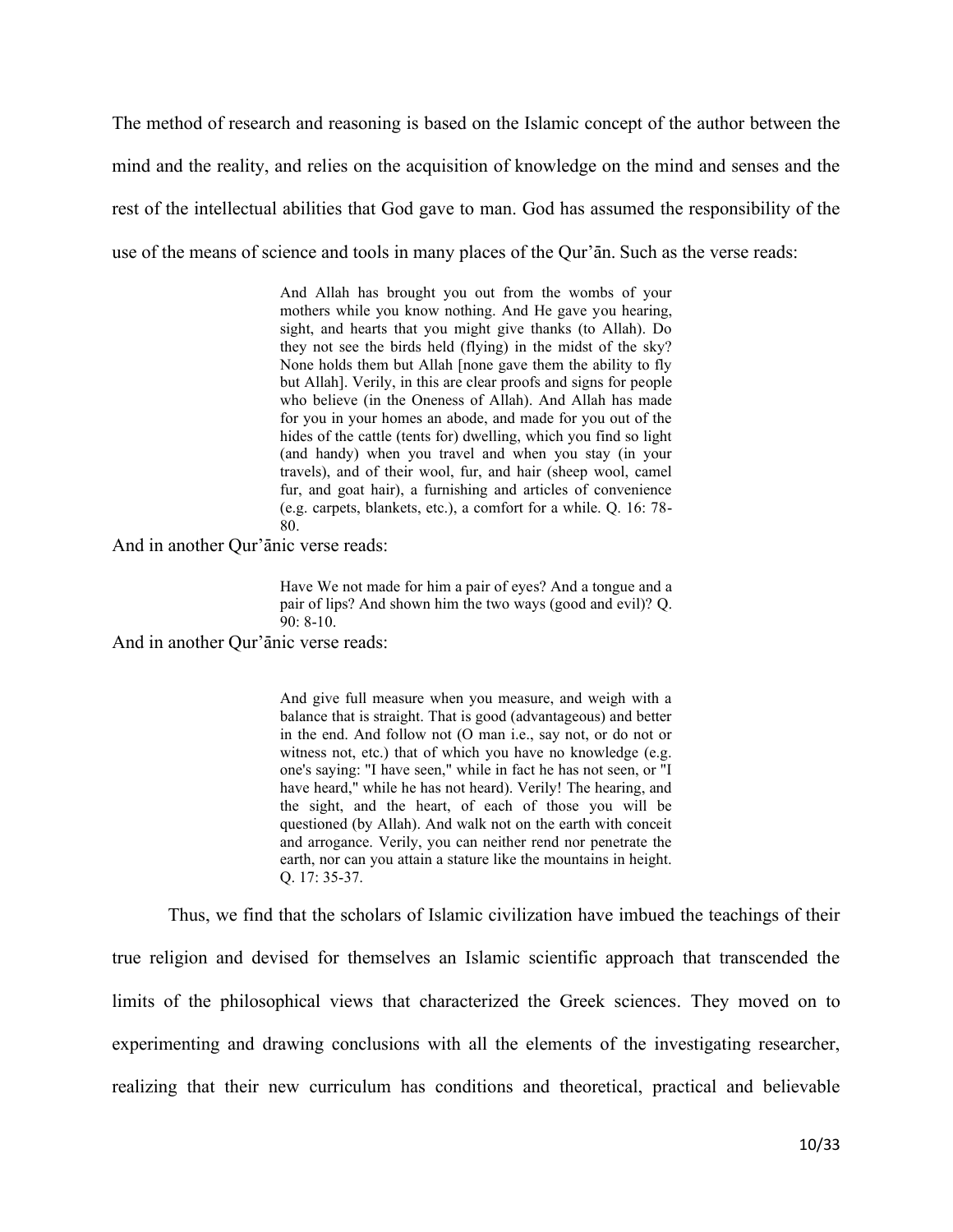elements to be familiar with. And a careful reading of the Islamic heritage literature reveals that Muslim scholars have previously identified the elements of the scientific approach in accordance with many new terms that are being discussed today by scientific methodologists such as observation and experimentation types And the use of science fiction in the similarity between different phenomena and the discovery of the unity that connects scattered facts.

### The elements of the scientific experimental method in the Qur'an:

Among the elements of the scientific experimental method in the Qur'an is extrapolation. In the Our'an there are threads pointing to contemplation and drawing attention to the vast universe and space around us, as these Qur'anic verses read:

> Who has created the seven heavens one above another, you can see no fault in the creations of the Most Beneficent. Then look again: "Can you see any rifts?" Q. 67:3 Then look again and yet again, your sight will return to you in a state of humiliation and worn out. Q. 67:4

This text is an invitation to consider and reflect on the universe, coupled with the challenge of the Creator for his creation in a losing battle with humiliation and being worn out. The call for a fair fight is a foregone conclusion in favor of the Great Creator; however, the Almighty asks the creature (the worn out) to consider a second and third time because He wants to teach humans how to stir up their minds to strengthen their faith and talents, then to realize the creature's weakness before the Greatness of the Precision-Made universe, indicating authentic worship of the Greatest Maker.<sup>23</sup>

Because correct examination and exploration lead to correct results, the senses must be exploited optimally in order to realize these sound results. All of the senses do not appear unless

<sup>&</sup>lt;sup>23</sup> al-Qurțubī, Abū 'Abdullah Muḥammad ibn Aḥmad (d. 671/1273). *al-Jāmi ' li-Aḥkām al-Qur'ān*, Vol. 18: 180-194.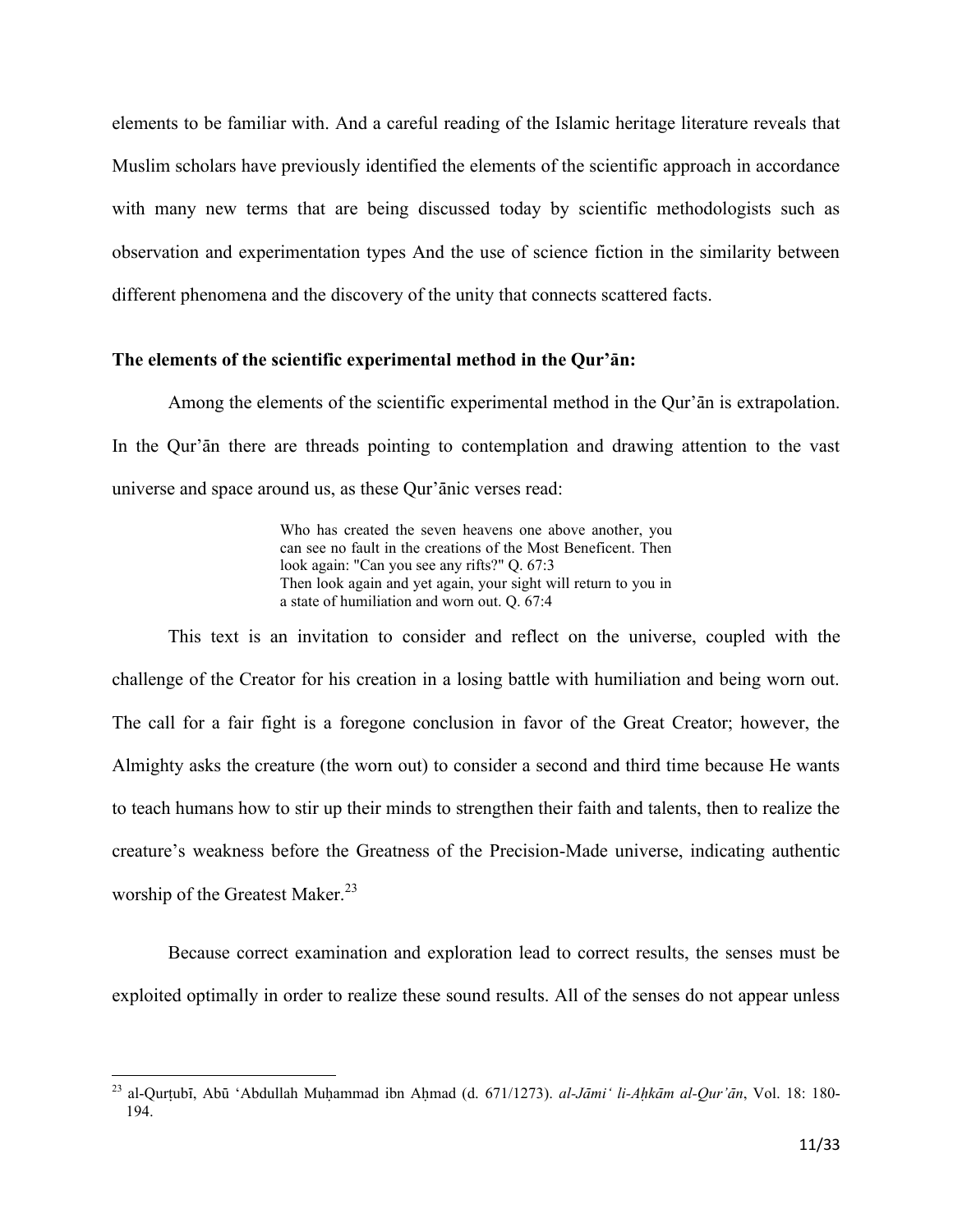belief has settled in the heart, preparing the mind to benefit and be influenced. Those without faith possess senses that are impenetrable, as this Qur'anic verse reads:

> Verily! The worst of (moving) living creatures with Allah are the deaf and the dumb, those who understand not (i.e. the disbelievers). Q. 8: 22.

The process of *istiqra* '/examination and exploration needs to have a turn of the mind and to activate the senses, since human beings who possess senses such as sight and hearing but do not use them in the right direction, are absolutely irrational and perhaps even equated with the worst of beasts.<sup>24</sup> The Qur' $\bar{a}$ n further describes and refers to them as follows:

> And surely, We have created many of the *jinns* and mankind for Hell. They have hearts wherewith they understand not, they have eyes wherewith they see not, and they have ears wherewith they hear not (the truth). They are like cattle, nay even more astray; those! They are the heedless ones. Q. 7: 197.

Man is urged to search for particles of this universe and to discover the creations of the Creator in it, for He is urging the weak man after the other (the challenge) to search for a lack or defect or incisions in the universe. God Almighty knows that man will not and cannot find these possibilities with his limited senses, but the Almighty instructs and educates the Muslim community to search, try, observe, and then make a conclusion. As the Qur'anic verse explicitly reads:

> And among His Signs is the creation of the heavens and the earth, and the **difference of your languages and colours**. Verily, in that are indeed signs for men of sound knowledge. And among His Signs is the sleep that you take by night and by day, and your seeking of His Bounty. Verily, in that are indeed signs for a people who listen. **And among His Signs is that He shows you the lightning, by way of fear and hope, and He sends down water (rain) from the sky**, and therewith revives the earth after its death. Verily, in that are indeed signs for a people who understand. Q. 30: 22-24.

 $\overline{\phantom{a}}$ <sup>24</sup> Ibid, vol. 7: 321-323.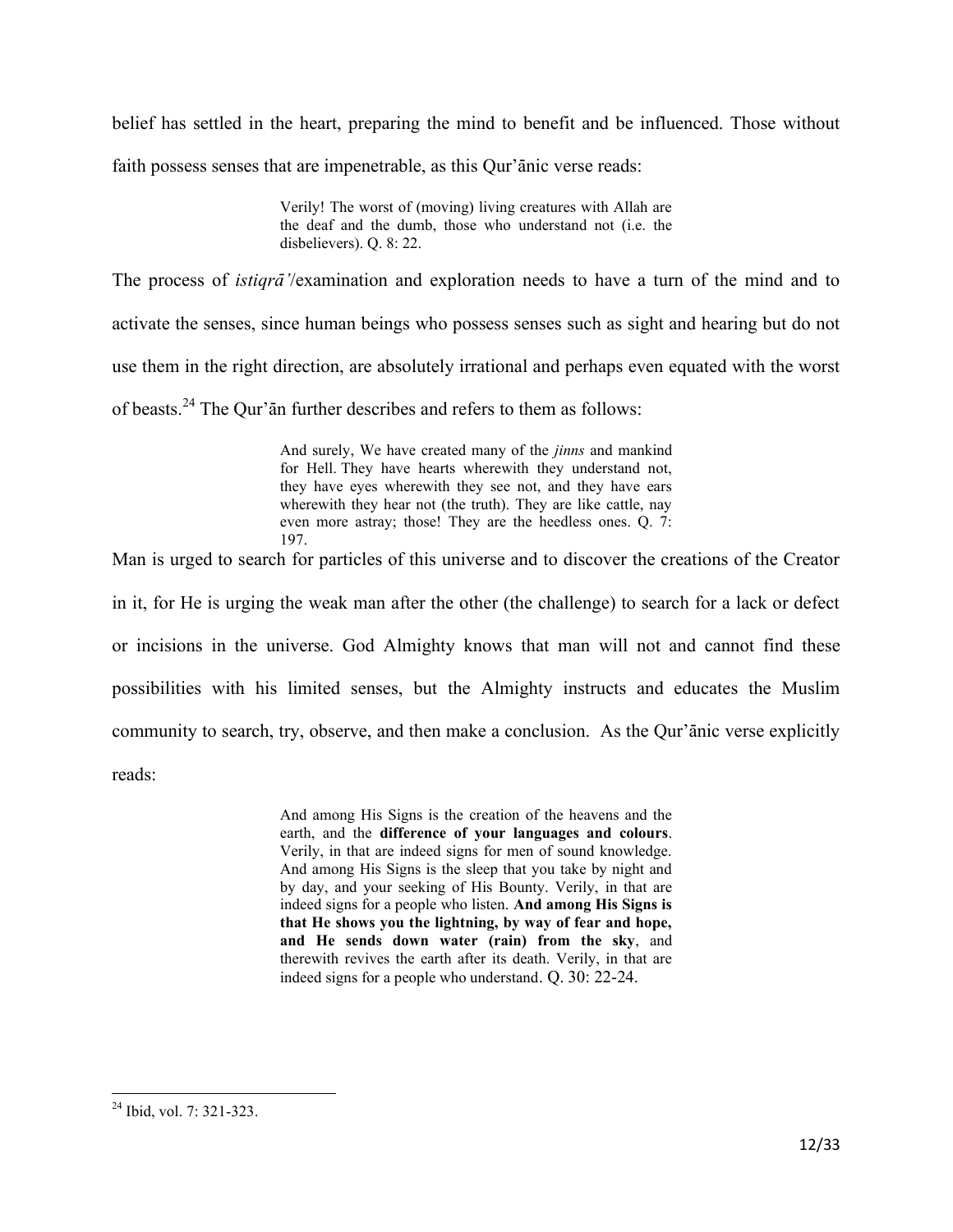The different tongues, colors, sleep, lightning, and rain are all cosmic particles striking the Qur' $\bar{a}$  in order to give humans images and signs to look for their creator the Almighty and to ponder the obedience deserved by Him. Moreover, another Our'anic verse reads:

> And in the earth are neighbouring tracts, and gardens of vines, and green crops (fields etc.), and date-palms, growing out two or three from a single stem root, or otherwise (one stem root for every palm), watered with the same water, yet some of them We make more excellent than others to eat. Verily, in these things, there are *Ayūt* (proofs, evidences, lessons, signs) for the people who understand. Q. 13: 4.

An invitation to see the evidence and lessons of these molecules to see into the heart and mind.

The text here calls upon the mind and the senses associated with it to see and hear, and moves

the heart to connect to all of this manufacturer and greatness of the Almighty.

#### **Human reasoning/***al-qiyās*

The Qur'an draws people's attention to the necessity to persist in the universe and is a call to the

believers (in particular) to monitor changes needed to strengthen their faith and bring it

metaphysical understanding.

Look then at the effects (results) of Allah's Mercy, how He revives the earth after its death. Verily! That (Allah) Who revived the earth after its death shall indeed raise the dead (on the Day of Resurrection), and He is Able to do all things. Q. 30: 50.

This is an invitation to watch the life after death and to draw the significant conclusion through the senses of the inevitability of future life after the death of man in this life, just as there is life after the rain in a dead land. One of these examples is originally a purely ideological issue, but it refers to the importance of *al-qiyÉs*/human reasoning to reach the correct scientific results, as the Qur'an indicates in the following verse:

> The Messiah ['Iesa (Jesus)], son of Maryam (Mary), was no more than a Messenger; many were the Messengers that passed away before him. His mother [Maryam (Mary)] was a Siddiqah [i.e. she believed in the words of Allah and His Books (see Verse 66:12)]. They both used to eat food (as any other human being, while Allah does not eat). Look how We make the *Ayūt* (proofs, evidences, verses, lessons, signs,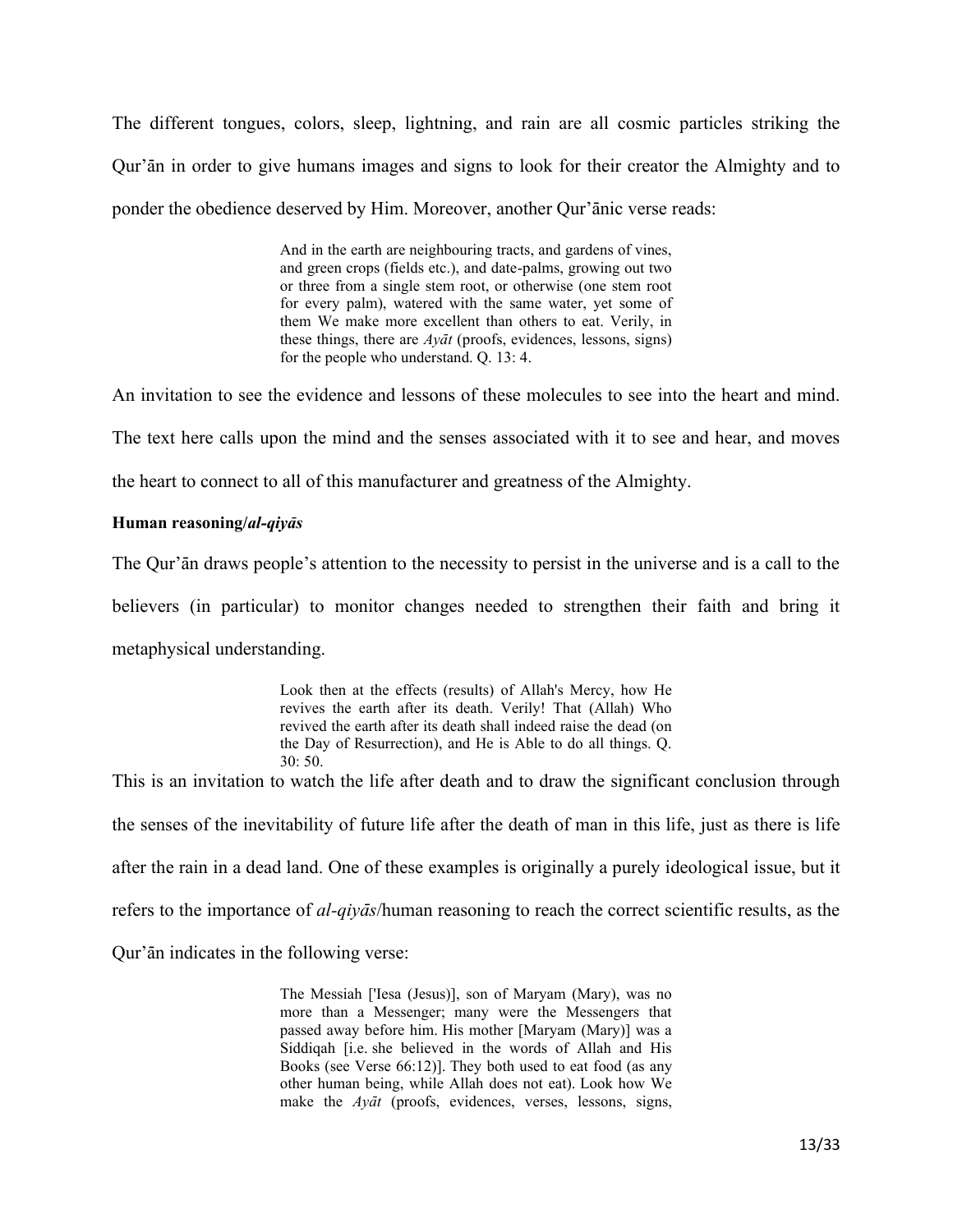revelations, etc.) clear to them, yet look how they are deluded away (from the truth). Q. 5: 75.

This is an invitation to think in the form of *al-qiyas*/human reasoning to prove that the Prophet Jesus was a human being and not god, through the realization of reason and logic. He and his mother used to eat food, and this inevitably means he needed to take out waste (the Qur'anic text that does not mention the output as a manner of politeness because it comes as a corollary to eating). Therefore, it is not fit to eat food to be a god. From this we see that the Quranic context gave evidence in many faith issues of metaphysical and paramount importance, and focused on compelling arguments to answer the proponents of the resurrection, using optimization mentality and witness visible that every sane person can use to measure his mind and physical senses, reaching out to the eternal truth.

In the Qur'an there is an explicit call to observe and activate the role of the senses; it is a wonder in the Qur'anic text that there are those senses to which exploitation rights extend. Optimum exploitation of Organic Existence of the senses of hearing and vision (for example) does not imply that a person can hear and see, if it is not used in consultation with data from around the universe and the life ground surrounding it. There is no value to all of this if you were not using these senses and what you see and hear to serve the great cause of human existence already, which is to worship the Almighty Creator and the application of His approach on the ground. God says:

> Have they not travelled through the land, and have they hearts wherewith to understand and ears wherewith to hear? Verily, it is not the eyes that grow blind, but it is the hearts which are in the breasts that grow blind. Q. 22: 46.

The invitation of the Qur'an to present these findings is still visible in nations and peoples. Several questions should be raised in the human psyche: Where are those who do not see or hear? How was their end? The more important question is why they are extinct. God says: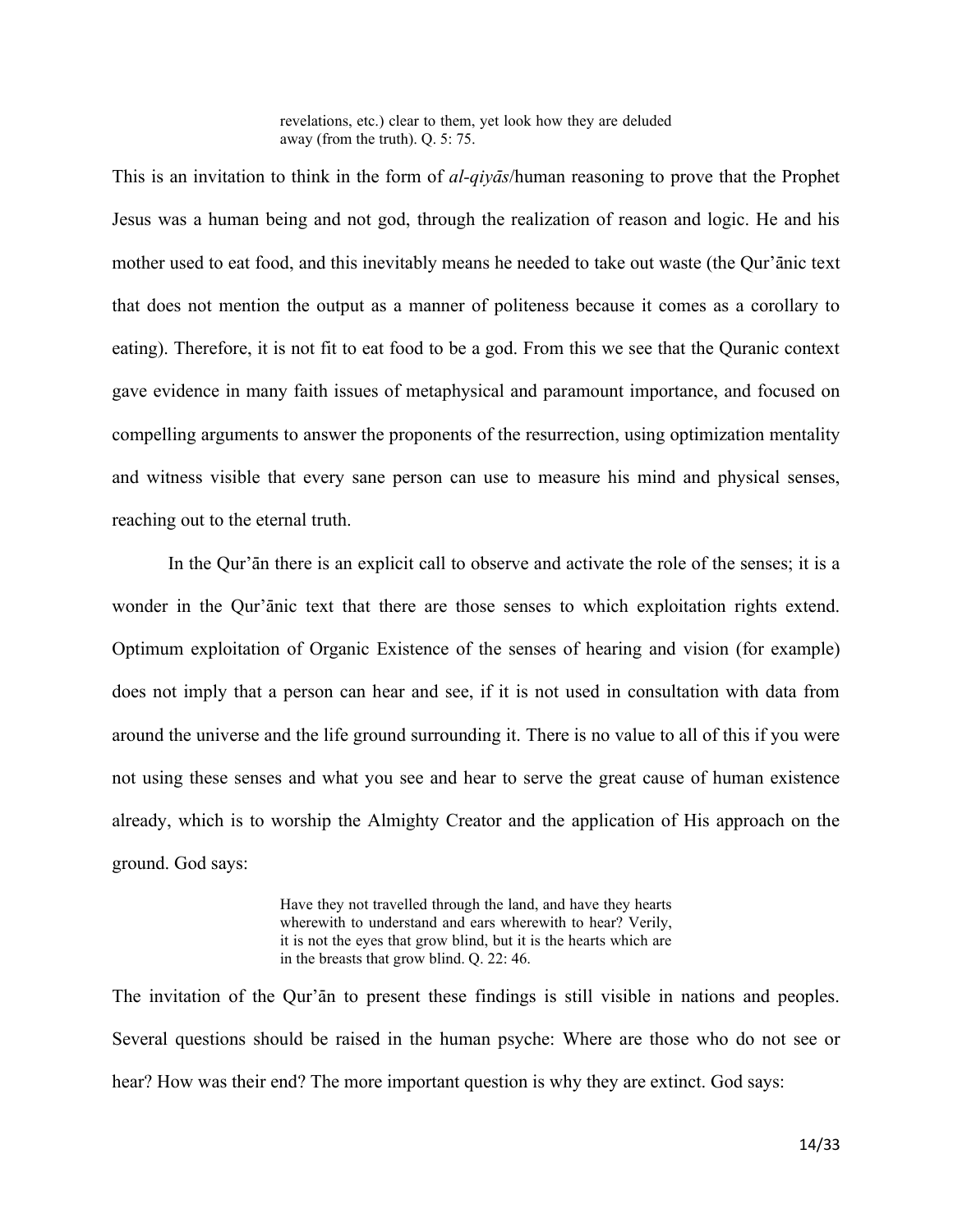Is it not a guidance for them (to know) how many generations We have destroyed before them, in whose dwellings they walk? Verily, in this are signs indeed for men of understanding. Q. 20: 128.

If the invitation is to observe and think, and then cogitate and wonder, then conclude to get to the truth, which is situated in the sense of the believer, then that end (truth) is replicable if the same instructions are repeated. Another call is to observe the persistence of difference and change of repetitive cosmic phenomena. God says:

> Verily! In the creation of the heavens and the earth, and in the alternation of night and day, there are indeed signs for men of understanding. Q. 3: 190.

The Qur'anic expression here paints a vivid picture of the proper reception of cosmic influences in common sense, a lively picture of the effects of these items for the eyes and ideas as the right response at the center of the universe by night and by day. The Qur'anic text describes induction of watching and careful consideration, to draw attention to the beauty of the universe with its scientific miracles. God says:

> And indeed We have adorned the nearest heaven with lamps, and We have made such lamps (as) missiles to drive away the *Shayāṭīn*/devils, and have prepared for them the torment of the blazing Fire. Q. 67: 5.

This text emphasizes the aesthetic function of the scientific and practical side of beauty, which comes as a result of making every elaborately masterly work one of beauty and splendor and glory, and it also says:

> Verily! We have adorned the near heaven with the stars (for beauty). Q. 37: 6.

This aesthetic gesture in the induction of the universe urges man (the believer) to look at the two components and get to know his Creator Almighty by questioning scientific givens through the temptation of beauty.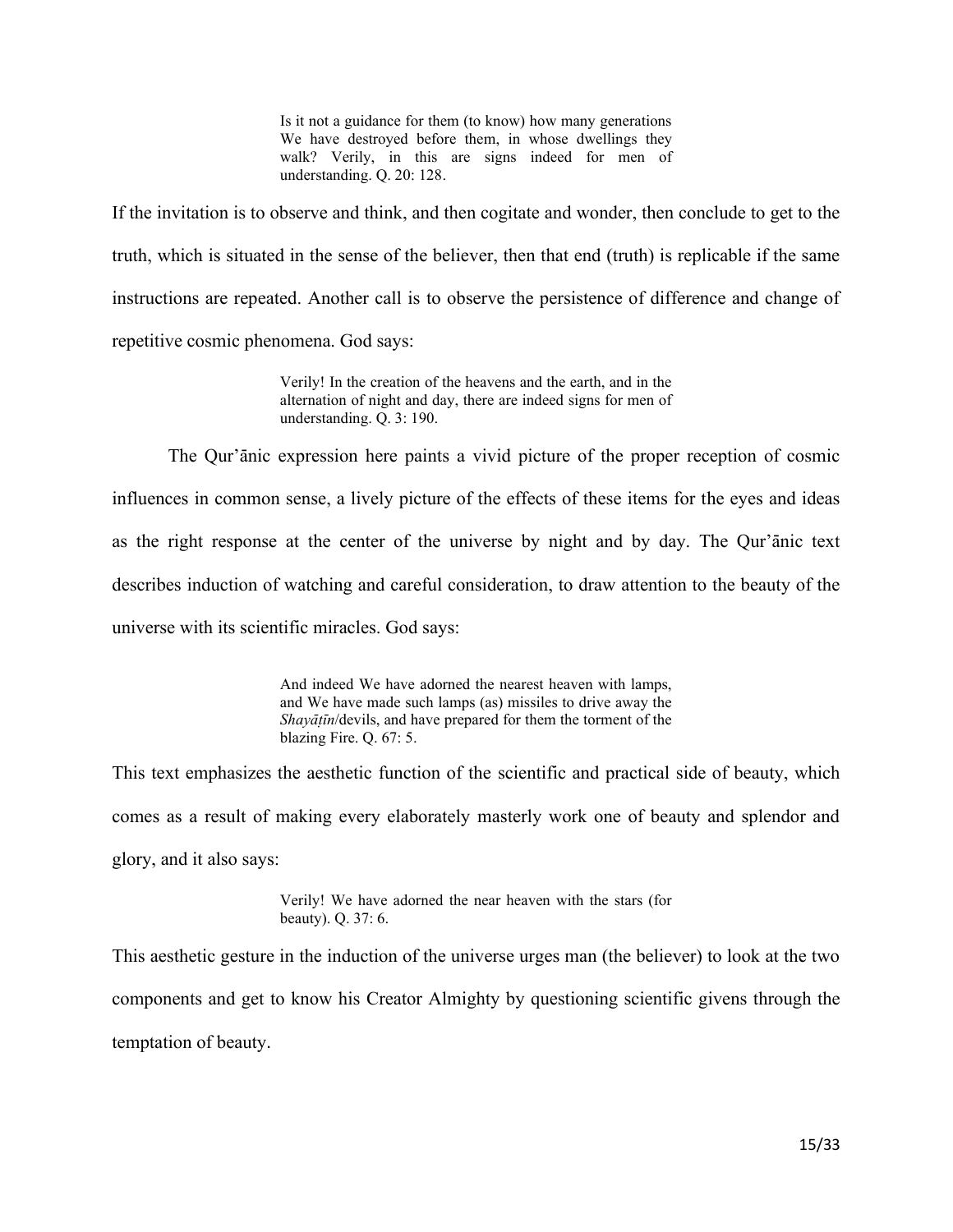It is no exaggeration to say that Muslim scientists were the first inventors of the experimental method for handling scientific data and the universe around them. This experimental technique has led to the establishment of the rules of the experimental scientific method, which is still used by contemporary science, known in the classical Arabic language of the Muslim scholars as istigr $\bar{a}$ '.<sup>25</sup>

We turn to the Qur'anic features of the scientific method and to the style of discipline that produced the scientific method, the features and steps of *'ilm al-jarh wal-ta'dīl* (the systematic approach to critiquing a narrator's position as a narrator) that was developed by eminent Sunni scholars in order to protect the Sunna of the Prophet from intruders and corruption.<sup>26</sup> They used these expressions as tools for evaluating the chain of transmission for various *hadiths*. This discipline attracted a method of critique of two factors. The first factor was the Islamic sciences, all of which were interconnected in either theoretical or applied/practical ways. The second factor was the impressive precision on which the sciences were born according to a scientific scale of high sensitivity.<sup>27</sup>

The discipline of 'ilm al-jarh wal-ta'dīl emerged from four main factors: first, honesty and integrity of the subject[s], i.e. *hadith* literature to criticism; second, accuracy and the search for judgment; third, commitment of good manners to the subject under examinations, i.e., al-jarh which refers to a series of expressions that are used to express some deficiency in the narrations

<sup>&</sup>lt;sup>25</sup> Mustafā Nadīf (2008). al-Hasan Ibn al-Haytham Buhūthih wa Kushūfih al-Bașariyyah, Beirut: Markas Dirāsā al-Wihdah al-'Arabiyyah, pp. 14-16.

<sup>&</sup>lt;sup>26</sup> See Ibn Abī Hātim, Muhammad ibn Idrīs b. Mundir (d. 326/938). Kitāb al-Jarh wal-Ta 'dīl Beirut: Dār Ihyā' al-Turāth al-'Arabī, 1970; Ibn Habān, Muhammad ibn Ahmad (d. 354/965). Kitāb al-Majrūhīn min al-Muhadithīn wal-Du'afā' wal-Matrūkīn ed. Mahmūd Ibrāhīm Zāyid, Aleppo: Dār al-Wa'ī, 1982; Ibn 'Adī 'Abdullah al-Jurjānī (d. 976). al-Kāmil fī Du'afā' al-Rijāl ed. Suhīl Zakār, Yahyā Mukhtār Gazāwī Beirut: Dār al-Fikir, 1988.

<sup>&</sup>lt;sup>27</sup> In the work of al-Shāṭībī (d. 790/1388). al-Muwafaqāt fi Usūl al-Sharī'a, he reflected upon al-istiqrā' in Islamic jurisprudence/al-fiqh that al-fiqh is free of speculative content/qat  $\bar{i}$  la zani; this is an indication of inductive/ al*istiqra*', The origin of *al-figh* is categorically not presumptive; and the proof is that it arose from the faculties of law, and it is definitive. The first statement al-zāhir extrapolation is useful to cut. al-Shāṭibī, Abū Isḥāq Ibrāhīm. al-Muwafaqāt fi Ușūl al-Sharī'a Beirut: Dār al-Kutub al-'Almiyya, 2009 :18-23.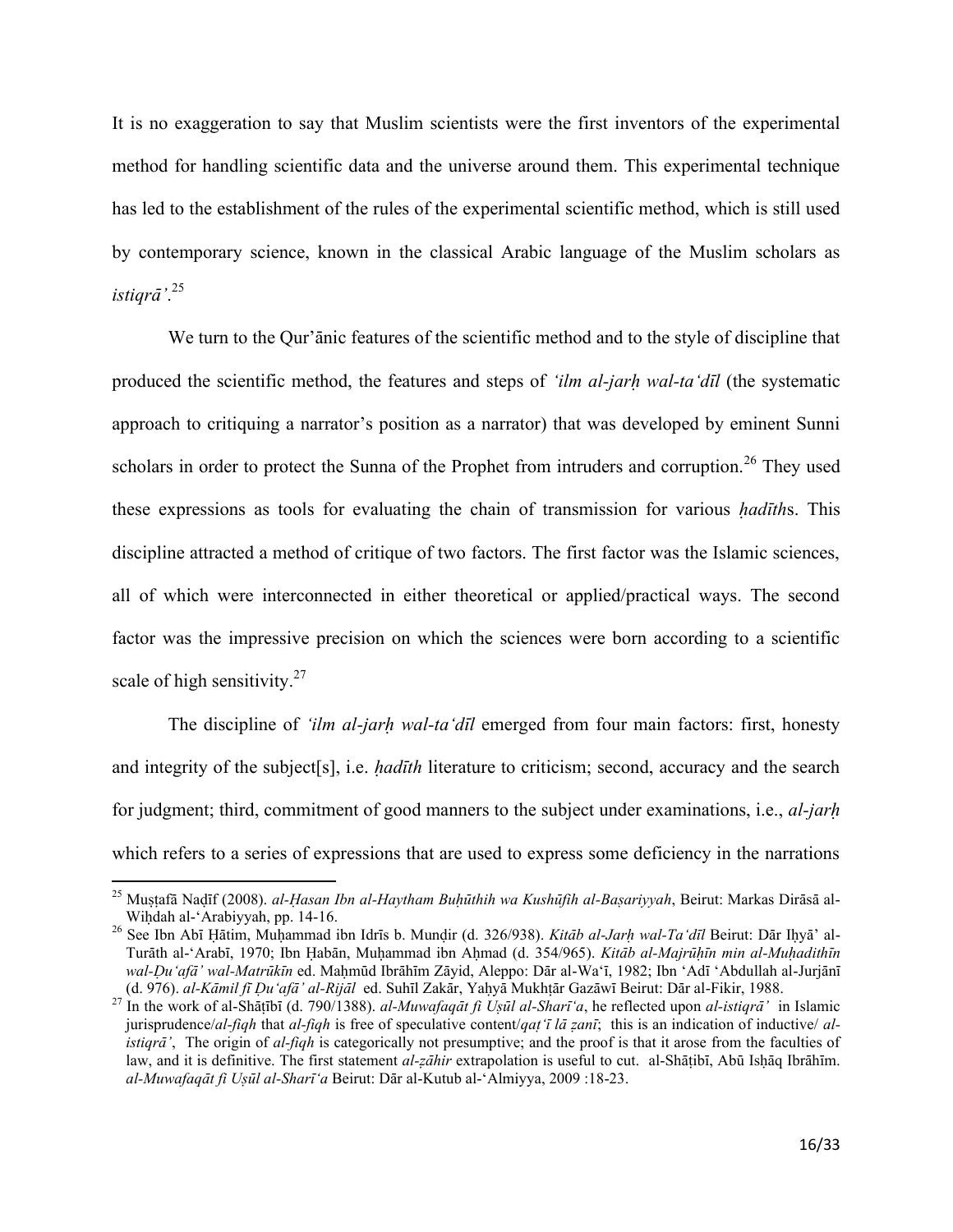of a narrator. Sometimes the narrator may be criticized for being a liar, a fabricator of *hadith*, having a poor memory, or being unknown. Lastly, overall, the amendment and the detail in the defamation in terms of a description of the narrator as being acceptable. It includes descriptions such as skilled and trustworthy, emphatically trustworthy, trustworthy, just, truthful, and acceptable.

Then, clearly, we see that these recent rules may be repeated in the approach and methods of Muslim Scholars of Applied Science. They establish an approach based on scientific integrity, honesty, accuracy, and good manners in any dispute, and equity with opponents and the overall theory and scientific detail. This was the epistemological approach of the *hadith* scholars in determining the authenticity of the *hadith*. Now it is essential to discuss the process and steps of the scientific approach, followed by practical selected samples of the Muslim scholars' epistemological method in the human experimental sciences.

Noticeable in the introductory works of Muslim scholars is the ongoing call to examin, to request evidence, and to ensure fairness. This approach has emerged clearly with dignified Muslim scholars such as al-Hasan ibn al-Haytham  $(d. 450/1040)$ , the polymath scholar in the fields of physics, mathematics and optics, Ibn Sīnā (d. 428/1037), Abū Bakr Muḥammad ibn-Zakariyā al-Rāzī (d. 321/925), Ibn al-Nafīs (d. 687/1288), in medicine, and Jābir ibn Hayān (d. 199/815), in chemistry, and Ibn Khaldūn (d. 809/1406), <sup>28</sup> in sociology, and many others. The rules of this experimental scientific method/*istiqra*<sup>2</sup> are based on several principles that take the form of interconnected steps, relying on the preceding steps. Such steps are examination, observation then reasoning, then the imposition of hypotheses, then the experiment and extracted results. This was the general guidance of the scientific approach that was formed by Muslim

<sup>&</sup>lt;sup>28</sup> Ibn Khaldūn, (d. 809/1406). *Muqadimmat Ibn Khaldūn* Beirut: Dār al-Qalam, 1981.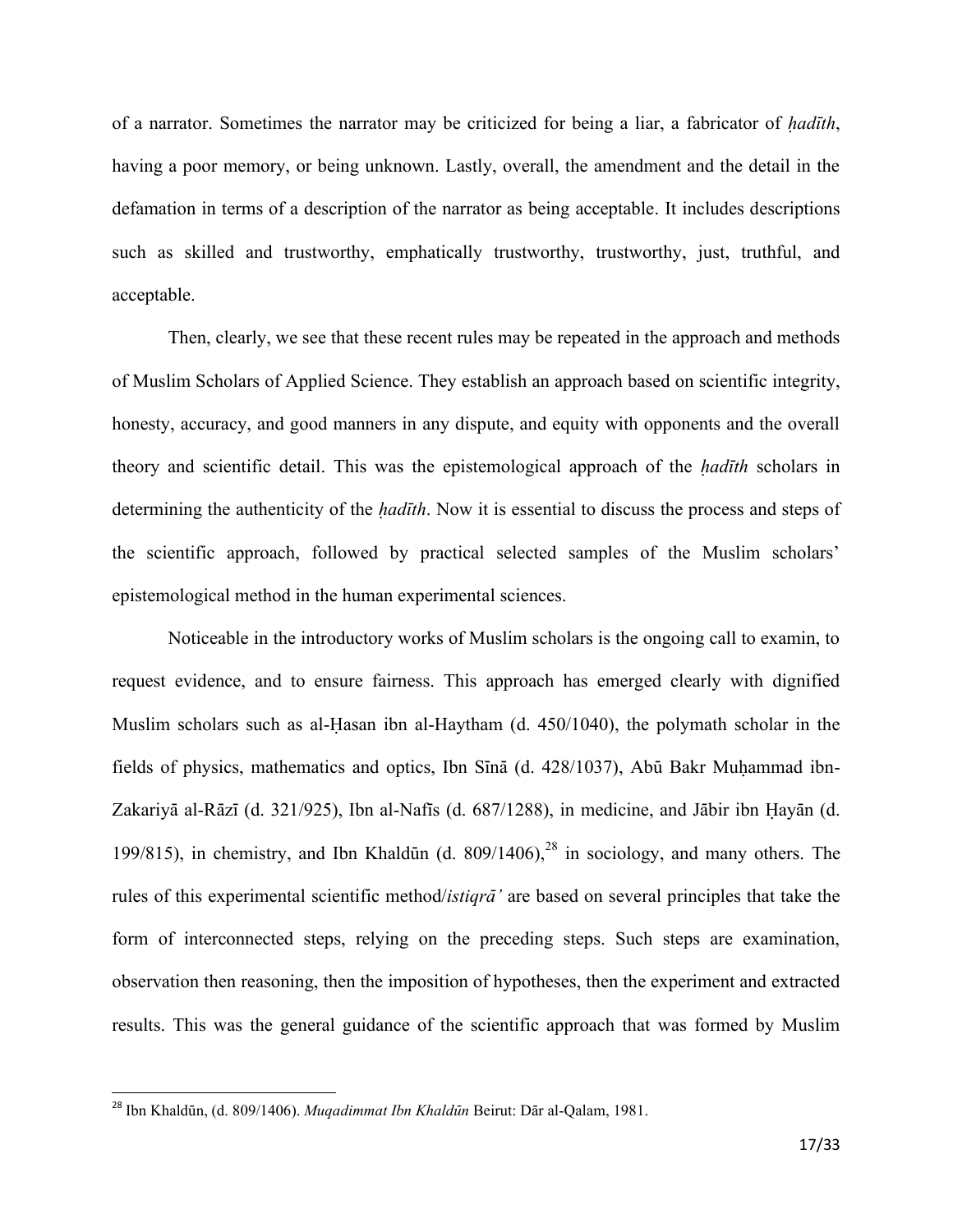scholars in practice and introduced into their theories and the scholarship of their findings, in a scientific atmosphere of impartiality full of passion and truth.

In addition, Muslim scholars committed to ethics of scientific research and etiquette/*Adabih* distanced themselves from indulging in more than the realization of the human mind, or searching for forbidden or useless science, as indicated by Jābir ibn Hayān. They also credited original authors and retained the differences and rights of observation, polite commenting, correction, and multitudes of knowledge.

What distinguishes the experimental method of Muslim scholars is that it is a movement with a wide range of scientific freedom, one of making hypotheses and then seeking an open mind and vigilant senses to validate *istiqra* '/induction or extrapolation based on observation then experiment, and then collecting the results. Thus, they relieve past human knowledge from illusions, myths, surmise, interpretations, and the connection of natural phenomena to powerful mythological legend. In addition, we shall stand with the experimental scientific method in the course of scientific scholars, which they incorporated into their research and theories, in order to acknowledge and benefit from their legendary efforts in theory and practice, and to learn from the virtue of their predecessors and their successors.

Jim al-Khalili, in his work titled *Pathfinders: The Golden Age of Arabic Science*, cited the following, which summarize the essence of Ibn al-Haytham's scientific methodology:

> The seeker after truth is not one who studies the writings of the ancient and, following his nature disposition, puts his trust in them, but rather the one who suspect his faith in them and questions what gathers from them, the one who submits to arguments and demonstration and not the saying of human beings whose nature is fraught with all kinds of imperfection and deficiency. Thus the duty of the man, who investigates the writings of scientists, if learning the truth is his goal, is to make himself an enemy of all that he reads, and, applying his mind to the core and margins of its content, attack it from every side. He should also suspect himself as he performs his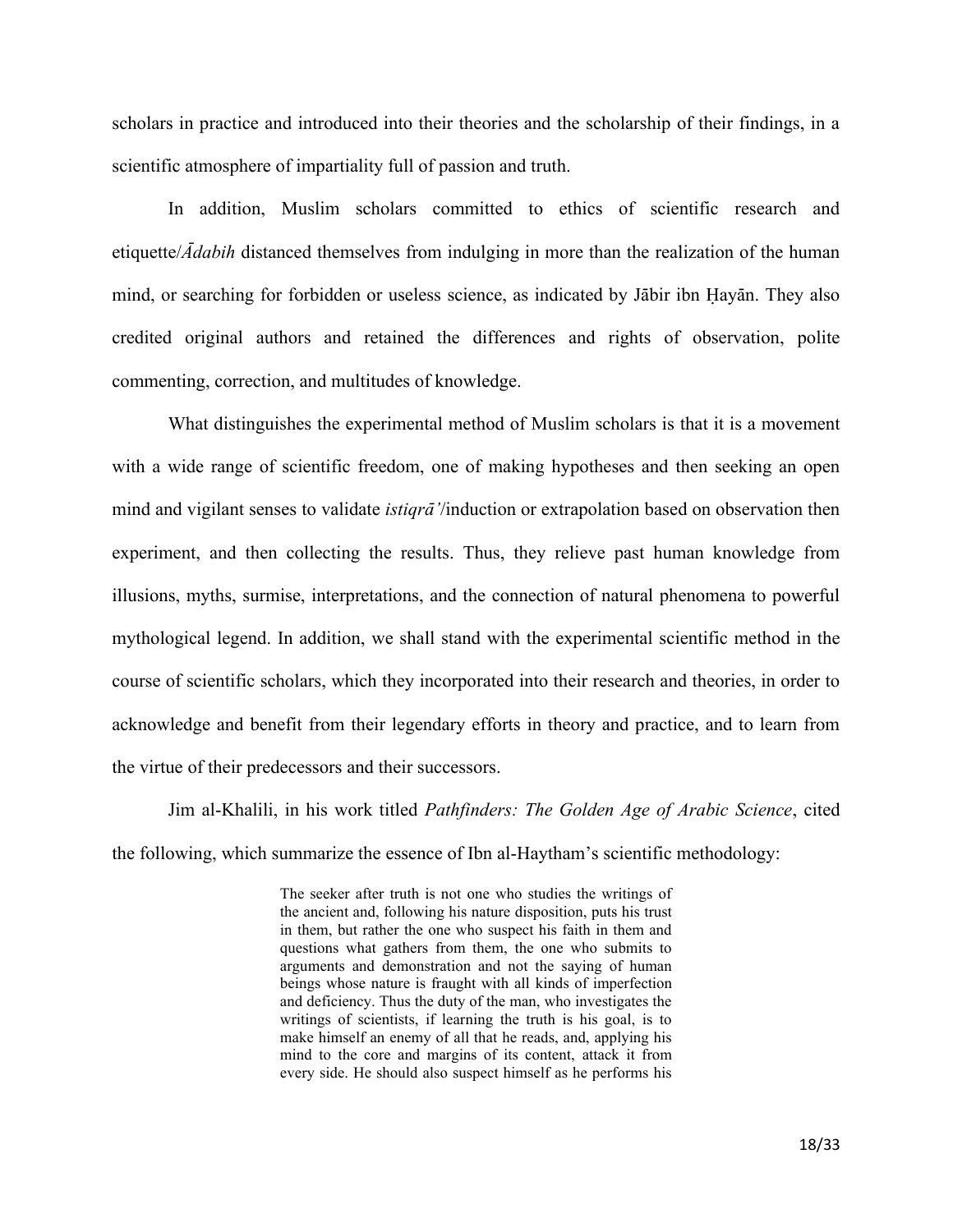critical examination of it, so that he may avoid falling into either prejudice or leniency.<sup>29</sup>

We begin with the encyclopedic scholar al-Hasan ibn al-Haytham or Alhazen scientific methodology. A scientist, mathematician, astronomer, and philosopher, Ibn al-Haytham made significant contributions to the principles of optics, astronomy, mathematics, visual perception, and the scientific method/*al-istiqra*'. He was the first to explain that vision occurs when light bounces on an object and then is directed to one's eyes. He spent most of his life close to the court of the Fatimid Caliphate in Cairo and earned his living authoring various treatises and tutoring members of the nobilities. Ibn al-Haytham is widely considered to be one of the first theoretical physicists and an early proponent of the concept that a hypothesis must be proved by experiments based on confirmable procedures or mathematical evidence—hence understanding the scientific method 200 years before Renaissance scientists. In medieval Europe, Ibn al-Haytham was honored as Ptolemaeus Secundus/the Second Ptolemy or simply called "The Physicist". He is also sometimes called al-Baṣrī after his birthplace Basra in Iraq, or al-Miṣrī/of Egypt. $30$ 

 $\overline{a}$ <sup>29</sup> Jim al-Khalili, in his work title *pathfinders: The Golden Age of Arabic Science* London: Penguin Books, 2010: 152; see also, Ibn al-QafÏÊ, AbË al-×asan 'AlÊ (d. 1248). *AkhbÉr al-'UlamÉ' bi AkhbÉr al-×ukamÉ'* Cairo: Maktabat al-Ādāb, 2008: 114-115; Ibn al-'Abrī, Gregorias al-Malțī (d. 685/1286). *Tārīkh Mukhtaṣr al-Duwal* Cairo: Dār al-Āfāq, 2001: 182; Ibn Abī Uṣaybi'a Aḥmad ibn Qāssim (d. 1270/668). 'Uyūn al-Anbā' fī Tabaāt al-*Atibā'* ed. Muhammad Bāsil and 'Abbās Ahmad al-Bāzz, Beirut: Dār al-Kutub al-'Ilmiyya, n.d.: 506; Muṣṭafā Nazīf (1942). *Al-Hasab ibn al-Haytham: Buhūthuh waKushūfuhu al-Başariyya* Cairo: Mațba'at Nūrī, p. 12; 'Abd al-×alÊm MuntaÎir (1981). *TÉrÊkhal-'Ilm wa dawr al-'UlamÉ' al-'Arab fÊ Taqadumuh*, Cairo: DÉr al-Ma'Érif,  $p.149;$ 

al-Andalusī, Şa'id ibn Muhammad (d. 462/1070). *Ţabaqāt al-Ummam*, Beirut: Bū 'Ulwān, 1985: 150; Al-Andalusī, Şa'id ibn Muhammad (1991). *Science in the medieval world: book of the Categories of Nations*; translated and edited by Sam'an I. Salem and Alok Kumar, Austin: University of Texas Press; Ibn Abī Uṣaybi'a Ahmad ibn Qāssim (d. 1270/668). 'Uyūn al-Anbā' fī Țabaāt al-Atibā', pp. 505-515; al-Qiftī, Jamāl al-Dīn 'Alī ibn Yüsuf (d. 1248). *Ta'rīkh al-Hukamā'* ed. Muhammad 'Awnī 'Abd al-Raūf Cairo: Maktabat al-Ādāb, 2008: 160-167; al-Bayhaqī, 'Alī ibn Yazīd (d. 1170). *Ta'rīkh Hukamā' al-Islām* ed. Muhammad Kurd 'Alī, Damascus: al-Mujama' al-'Ilmī al-'Arabī, 1976 Rushdi Rashid, dedicated a volume on Ibn al-Haytham under the series of *tārikh al-'UlËm 'ind al-'Arab* title *al-RiyÉÌiyÉt al-TaÍlÊliyya bayn al-qirn al-thÉlilwal-qirn al-khÉmis lil-hijra*, vol. 2: al- Hasan ibn al-Haytham, tran. Muḥammad Yūsuf al-Ḥujayrī, Beirut: Markaz Dirāsāt al-Wiḥdah al-'Arabiyya, 2011: 23-74.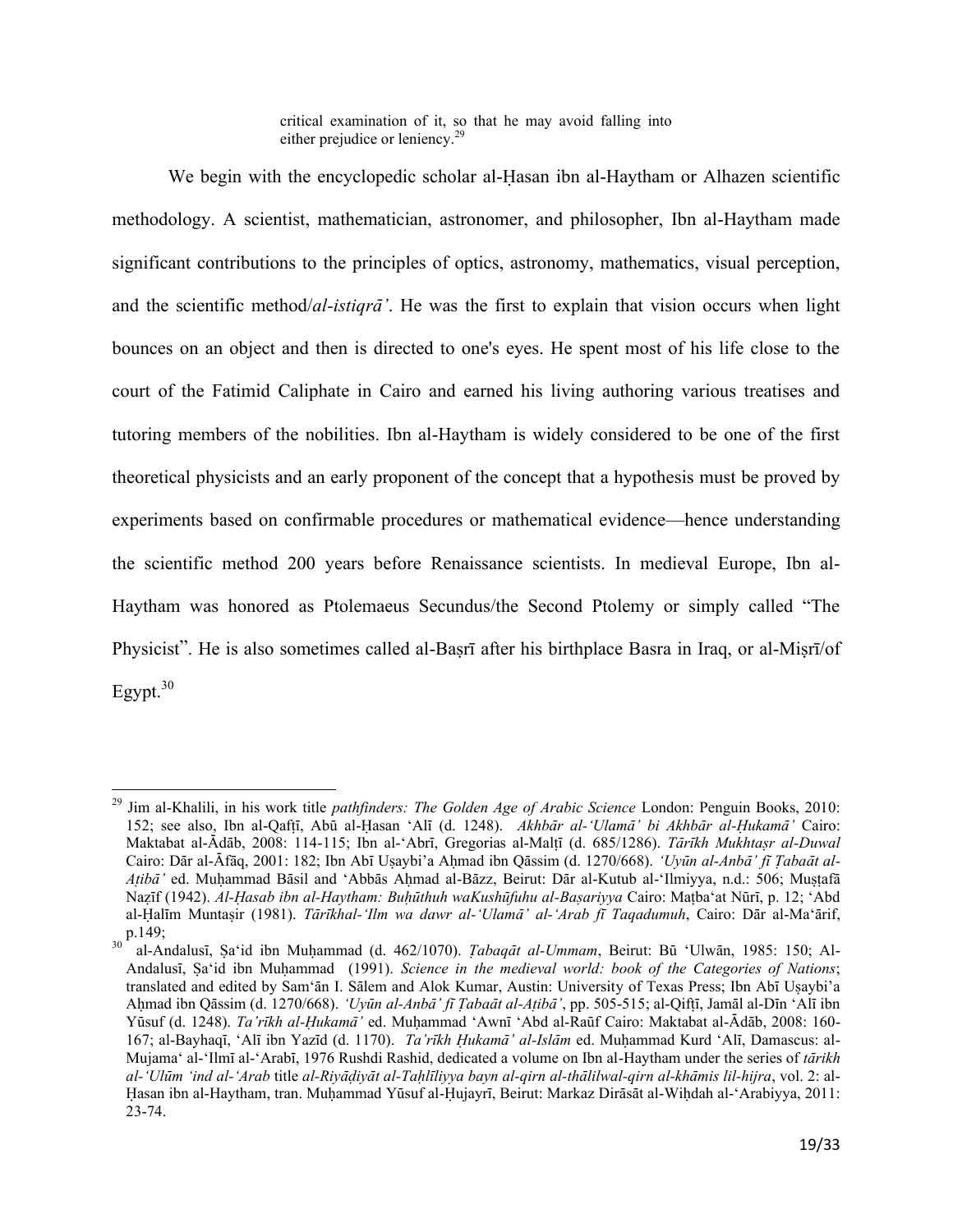It is essential to mention that Ibn al-Haytham grew up in the active era (toward the end of the  $4<sup>th</sup>/10<sup>th</sup>$ century) of science, philosophy, and the translation movement for Greek, Indian, and Persian works.<sup>31</sup> His contemporary times saw volatile and diverse scientific and philosophical trends in addition to the various movements of thought and literature; thus, he was influenced by what went on around him, including conflicts of ideas, and he occupied himself with seeking knowledge and achievement. He spent his early life showing patience and perseverance over a long period, desiring to acquaint himself with a full range of knowledge from his surrounding intellectual environment. He searched for knowledge, reading what was available to him of the ancient books and of works of Muslim scholars before him. He was not satisfied with only familiarizing himself with literature and remarks, but he also scrutinized and reflected upon the topics and subjects of these books. Moreover, he summarized and wrote his own comments on these books, in order to understand the specifics of their meanings and to settle his mind.<sup>32</sup>

In terms of the transmitted knowledge from the surrounding civilizations during the advent of Islam up to the Ibn al-Haytham era, it is essential to discuss the motivation behind this transmitted knowledge to the abode of Islam: first, the Arab connection with other nations and knowledge from these nations that was useful and suitable; second, needs for such knowledge that was not available to them; third, as was mentioned earlier, the Qur'an encourages Muslims to engage in intellectual activity/al-tafkir, such as the created heavens and the earth, and the human body.<sup>33</sup> Whenever the state desired to expand its cultural activity in political, economic, and other aspects such as to contribute to its development, progress, growth, and urbanization, this expands knowledge and cultural activities, to which the Arabs were subject.<sup>34</sup>

<sup>&</sup>lt;sup>31</sup> Ibn Abī Uṣaybi'a Aḥmad ibn Qāssim (d. 1270/668). 'Uyūn al-Anbā' fī Ţabaāt al-Atibā', pp. 507.

<sup>&</sup>lt;sup>32</sup> Ibn al-'Abri, Gregorias al-Malti (d. 685/1286). Tārīkh Mukhtasr al-Duwal, p. 11.

<sup>&</sup>lt;sup>33</sup> See Q. 3: 191.

<sup>&</sup>lt;sup>34</sup> 'Umar Farūkh (1983). *Tārīkh al-Fikir al-'Arabī ilā Ayām Ibn Khaldūn* Beirut: Dār al-'Ilm lil-Malāyīn, p. 270.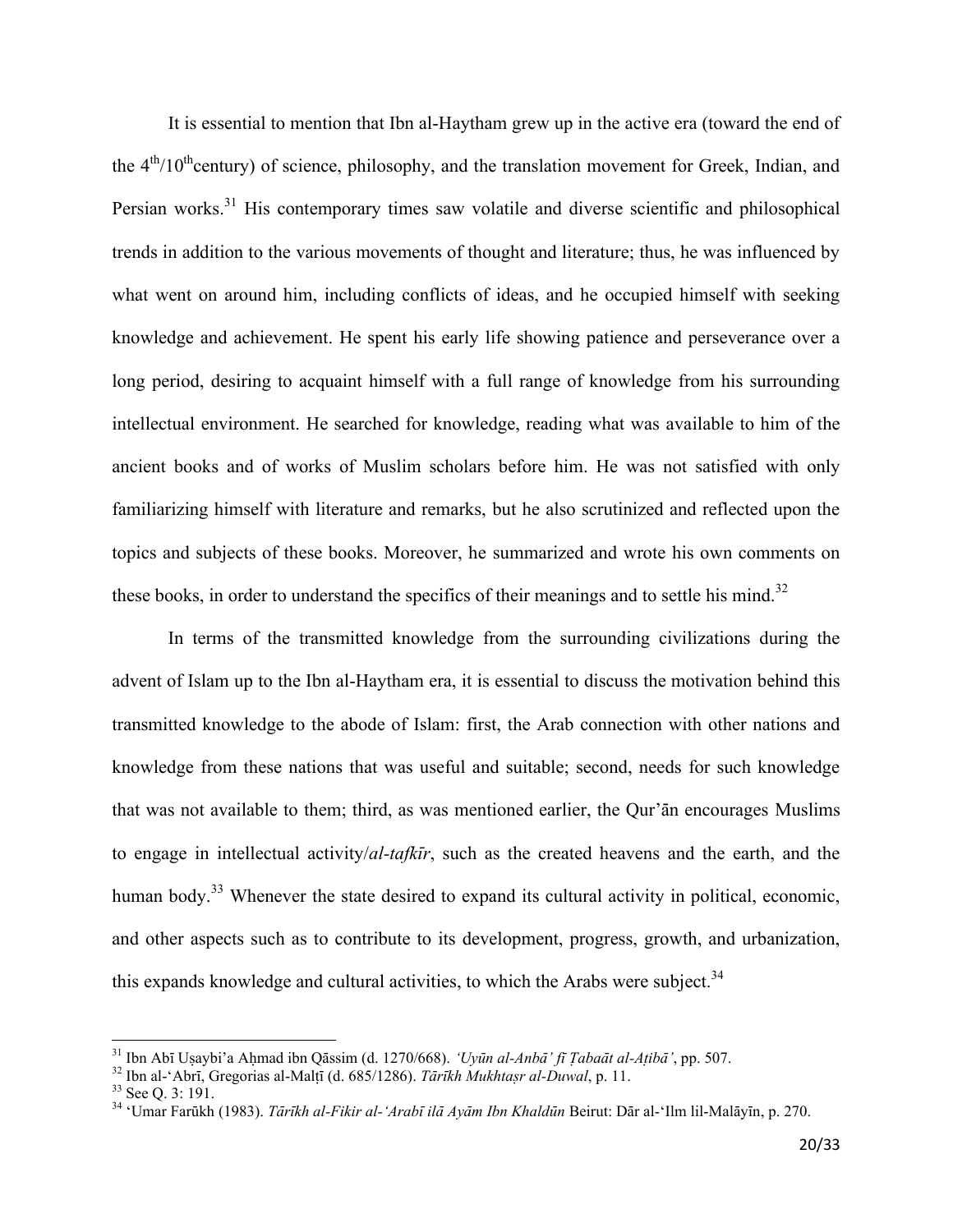The motive of Ibn al-Haytham in the transmitted commentary and writings was to benefit general science students. According to a modern scholars who dedicated an excellent work to Ibn al-Haytham said about this regards that:

> I have not extended my life and scarify my best and my strength in such envisaged three things: One: benefit from the requested truth and to be influences it in my life and after my death; And the other: I made that an exercise for me of these things to prove what my vision and intellectual ability to perfect in that domain of science; And third: I proceed with it as an ammunition and tool for several decades to come of aging time. $35$

In short, Ibn al-Haytham was a man of moral excellence, high caliber, and intelligence, an artist in the sciences, exceeding all of the scholars of his time in mathematical science, alone in his expertise, and he was always busy with many writings/classification, asceticism galore, and generous good deeds.<sup>36</sup>

It is important to state that Ibn al-Haytham was not a materialistic person, although he was among the associates to the sixth Fāṭimī ruler Abū 'Alī Manṣūr, who was known by his regnal title al-Hākim bi-Amr Allāh (r. 996-1021), according to the works of Ibn Abī Usaybi'a and many others mentioned by Ibn Abī Usaybi'a who dedicated space in their works to Ibn al-Haytham's nobility and character. Ibn Abī Usaybi'a indicated that at one point the ruler wanted to reward Ibn al-Haytham with a sum of money/*dinars*; he then returned the money to the ruler, telling him that you need this money more than I do upon your return to your realm, and you should know that there is no price or bribe nor gift to spread knowledge and peace.<sup>37</sup> I can truly satisfy my daily needs with what I earn, and if I accept your money, I am going to be your slave, and if I spend it, I will become greedy, therefore, I will not occupy my life with that and would

<sup>&</sup>lt;sup>35</sup> Mustafā Nadīf (2008). *al-Hasan Ibn al-Haytham Buhūthih wa Kushūfih al-Basariyyah*, p. 12.

<sup>&</sup>lt;sup>36</sup> Ibn Abī Uṣaybi'a Aḥmad ibn Qāssim (d. 1270/668). *'Uyūn al-Anbā' fī Ţabaāt al-Aṭibā'*, p. 505

 $37$  Bayhaqī, 'Alī ibn Zayd (d. 565/1170). *Tārīkh Hukamā' al-Islām*, p. 86.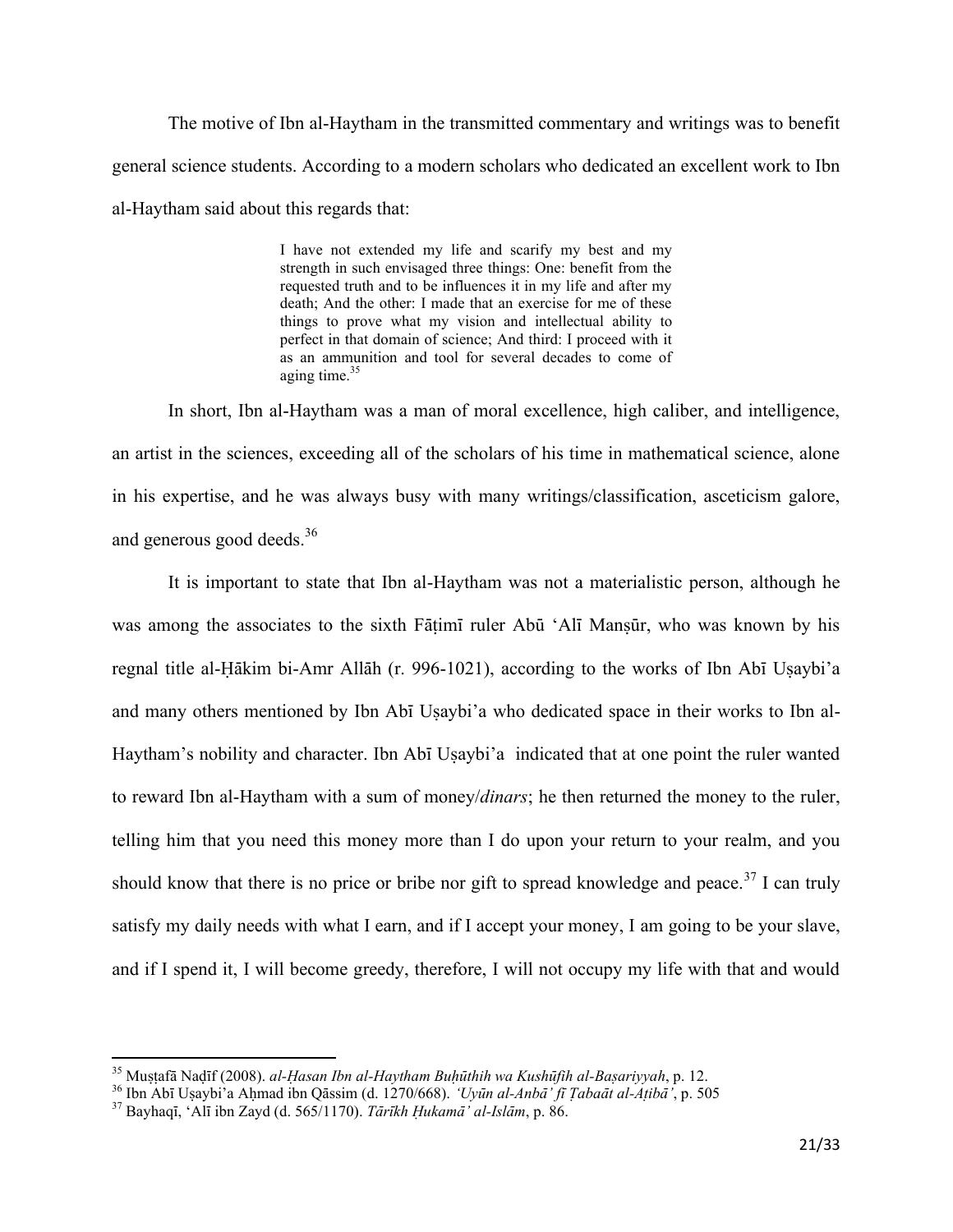rather be pleased with work and duties.<sup>38</sup> He is known to have said, "If I would be given the chance, I would implement a solution to regulate the Nile flooding". This claim reached -Hākim bi-Amr Allāh, the Fatimid caliph in Egypt, who invited him to Cairo. Confident of his own abilities, Ibn al-Haytham boasted that he would take the great Nile River by building a dam and reservoir. Nevertheless, when he saw the extent of the challenge and the marvelous remains of ancient Egypt on the river banks, he reconsidered his own boast thinking. If such a huge project could be done, he reasoned, it would have been done by the brilliant builders of the past who had left us such fantastic architectural relics. He returned to Cairo to inform the caliph that his solution was not possible.<sup>39</sup> Knowing that that particular caliph did not entertain failure and that his life would be at risk if he were to disappoint him, Ibn al-Haytham feigned madness to avoid the caliph's wrath. He knew that Islamic law would protect a mad person from bearing responsibility for his failure. Despite the caliph's wild swings of mood, he nevertheless abided by Islamic law. Rather than executing or expelling Ibn al-Haytham from Cairo, the caliph decided to put the scholar under permanent protective custody. That was required by law in order to ensure his safety and that of others. Ibn al-Haytham was placed under what amounted to house arrest, far from the lively discourses and debates to which he was accustomed.<sup>40</sup>

Among the noble maxims of Ibn al-Haytham which directly contribute to the core of the scientific method of Muslim scholars is this: If you find good works of others do not attribute it to yourself, and you should reveal what you have benefited from, the child follows his father, and the speech to the author.<sup>41</sup> I always sought knowledge and truth, and believe that in order for

l

<sup>&</sup>lt;sup>38</sup> Ibn Abī Uṣaybi'a Aḥmad ibn Qāssim (d. 1270/668). *'Uyūn al-Anbā' fī Ṭabaāt al-Aṭibā'*, p. 506

<sup>39</sup> Ibid, pp. 505-506

<sup>&</sup>lt;sup>40</sup> al-Qiftī, Jamāl al-Dīn 'Alī ibn Yūsuf (d. 646/1248). *Ta'rīkh al-Hukamā'* ed. Muhammad 'Awnī 'Abd al-Raūf, p. 115.

<sup>&</sup>lt;sup>41</sup> Sa'd ibn 'Abd al-'Azīz (1977). *Falāsifat al-Islām* Cairo: Maṭba'at al-Sha'b, p. 102; Bayhaqī, 'Alī ibn Zayd (d. 1170). *Tārīkh Hukamā' al-Islām*, p. 88.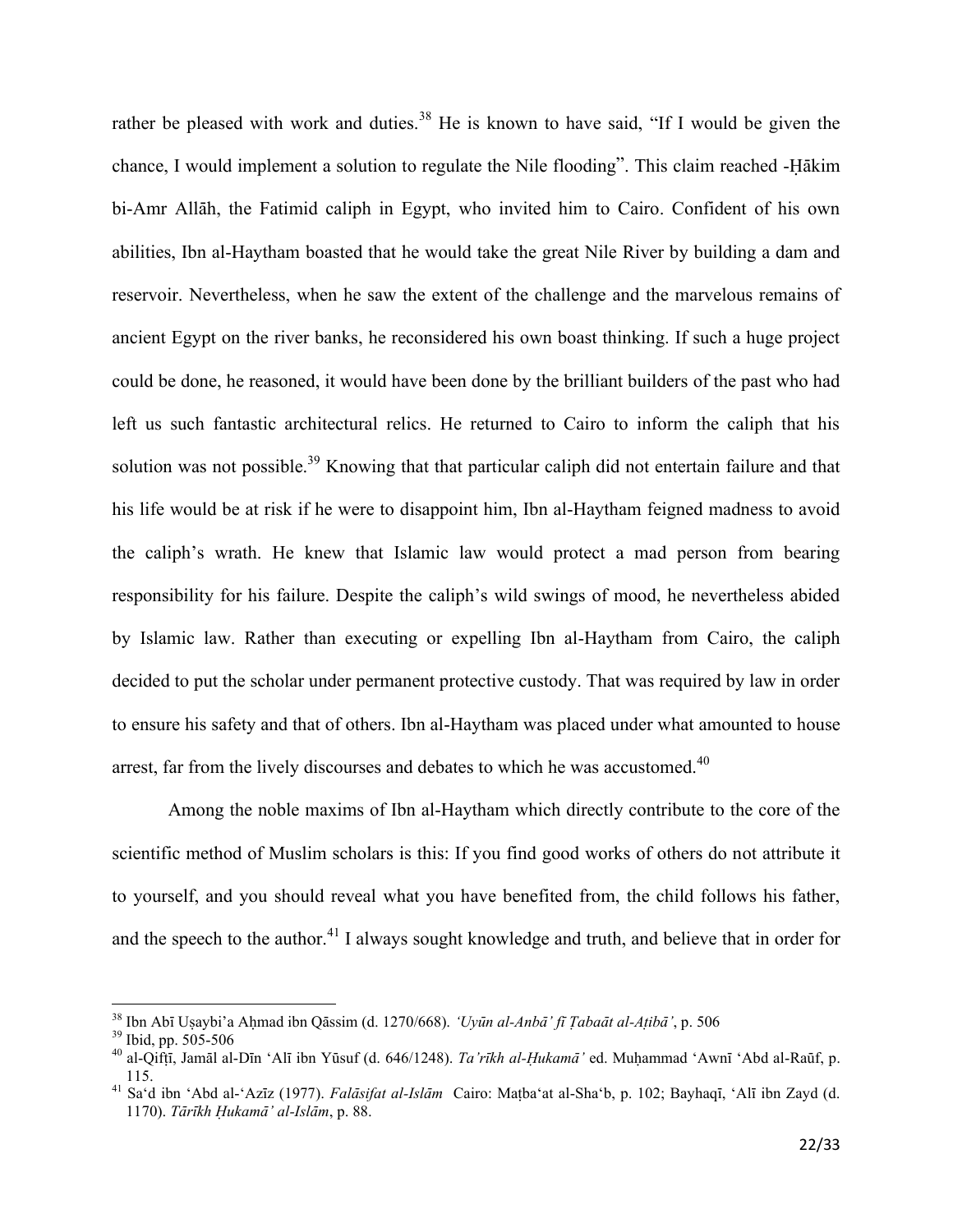me to get closer to God, there is no better way than the search for knowledge and truth.<sup>42</sup> Further, he said if a scholar invented a new idea or conducted fresh research that had not come from anyone before him, that scholar should emphasize that by saying "We do not know of any ancients who demonstrated this [new] meaning nor did we find it in books."<sup>43</sup> As human beings, we are not perfect, but we strive as much as our human ability and force allow, and it is overall from God we draw our assistance.<sup>44</sup>

The more we look, the more clearly we see the practical, methodological steps applied by Ibn al-Haytham, whose experience passed through several stages, until it reached the truth.<sup>45</sup> He began his experiments with *al-qiyās* (Syllogism) and he called it *al-sabr* and *istiqrā*' (Induction), followed by the experiment (*al-i'tibār*) and then partition (*al-Ibțāl*) and then *al-hasr* he intended to assign all of the principles or set rules. He adopted this approach not only to validate the assumptions *al-manhaj al-raradī* (hypothetical approach) that he made, but also he intended to search for *iktishaf al-'ilah* causes in order to prove the error /wrong hypothesis.<sup>46</sup>

Among leading Muslim scholars who were influenced by Ibn al-Haytham's works was Kamāl al-Dīn ibn Hasan ibn 'Alī al-Fārisī (d. 719/1319). He benefited greatly from the works of his predecessors in general and Ibn al-Haytham's works in particular, because he found there a great certainty, and benefits and fine points based on true experiences and considerations. That was proved through engineering machine devices and observational measurements composed of

<sup>&</sup>lt;sup>42</sup> 'Abd al-Ḥalīm Muntaṣir (1981). *Tārīkh al-'Ilm wa Dawr al-'Ulamā' al-'Arab fī Taqadumuhu* Cairo: Dār al-Ma'ārif, p. 152; Sulaymān Fayād (1985). *Ibn al-Haytham 'Áalim al-Basariyāt* Cairo: Dār al-Ahrām, p. 42.

<sup>&</sup>lt;sup>43</sup> 'Abd al-Halīm Muntasir (1981). *Tārīkh al-'Ilm wa Dawr al-'Ulamā' al-'Arab fī Taqadumuhu*, p. 149.

<sup>&</sup>lt;sup>44</sup> Hasan al-Sharqāwī (1987). *al-Muslimūn 'Ulmā' wa-Hukamā'* Cairo: Mu'asassat Mukhtār, p. 202.

<sup>&</sup>lt;sup>45</sup> Ibn Abī Uṣaybi'a Aḥmad ibn Qāssim (d. 1270/668). *'Uyūn al-Anbā' fī Tabaāt al-Atibā'*, p. 506.

<sup>&</sup>lt;sup>46</sup> Māhir 'Abd al-Qādir Muḥammad (1997). *al-Ḥasan Ibn al-Haytham wa Ta'sīs falsafat al-'Ilm* Alexandria: Dār al-Ma'rifah al-Jāmi'iyya, pp. 36-42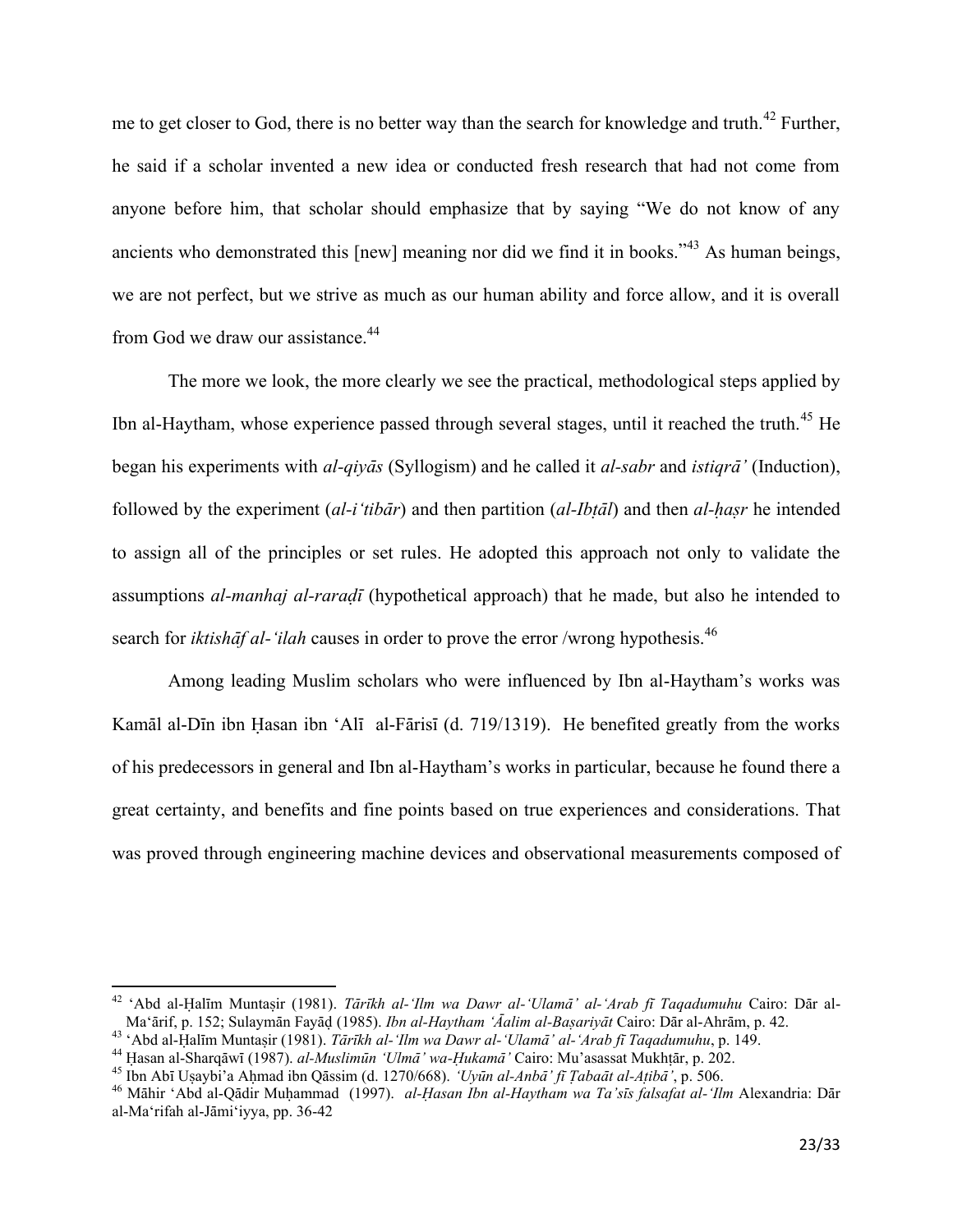valid assumptions, which led to the truth.<sup>47</sup> Of course, right assumptions lead to valid results and outcomes.

In the field of medicine, Muslims had a great role in the translation of works from previous civilizations and nations. The translation process was done with a faithfulness of integrity and confidence in terms of correction, rectification, and commentaries; the process then moved to a later stage, characterized by creativity as well as what could be considered a purely Islamic and independent knowledge/'*ilm*. One example of the first stage, which is the transmitters and translation movement, is Thabit ibn Qurah (d. 288/901), who excelled in several of the sciences, such as medicine, astronomy, and mathematics. The second stage is represented by many scholars or successors to the first stage, such as Muhammad Abū Zakariyā al-Rāzī (d. 312/925), Ibn Sīnā or Avicenna (d. 427/1037), and so on.

The second stage is the stage of creativity, and the Islamic excellence in medicine among other fields of knowledge was ordained clearly as the experimental scientific method/al-istigra'. Muslim physicians described the symptoms and diagnosed the illnesses, then connected and

<sup>&</sup>lt;sup>47</sup> Nader all-Bizri, "Al-Fārisī, Kamāl al-Dīn," in *The Biographical Encyclopaedia of Islamic Philosophy*, ed. Oliver Leaman, London, New York: Thoemmes Continuum, 2006, vol. I, pp. 131–135; Kamal al-Din ibn Hasan ibn 'Alī, Kitāb Tanqīh al-Manāzir li-dhiwī al-Absār w-al-Basā'ir ed. Mustafā Hijāzī and Fu'ād Bāshā Beirut: Dār al-Kutub w-al-Watha'iq al-Oawmiyya, two volumes, vol. I, 1987, and vol. II., 2007; al-Hasan Ibn al-Haytham, Kitāb al-Manāzir fī al-Absār 'lā al-Istigāmah, ed. 'Abd al-Hamīd Sabrah Kuwait: al-Majlis al-Watanī lil-Thaqāfah wa al-Funūn wa al-Ādāb, 1983. The light is a natural phenomenon that captured the interest of philosophers and scientists throughout the ages; the field of optics was the study of the nature of light and its characteristics and related phenomena and applications. The importance of this discipline is that any progress made by specialists reflected on the rest of the branches of science and technical fields. Among the polymath scholars/scientists or philosophers of the Arab Islamic civilization who dedicated special interest to light and its various phenomena in some of their works were Ya'qūb ibn Ishāq al-Kindī (d. 873), Hunayn ibn Ishāq (d. 873), Thābit ibn Qurah (d. 901), Abū baker Muhammad ibn Zakariyā al-Rāzī (d. 923), Ibn Sīnā (d. 1037), Ibn Rushd (d. 1198), Naṣīr al-Dīn al-Tūsī (d. 1274), Ibn al-Nafīs al-Qurashī al-Nasrī 9d. 1288), and so on. However, Ibn al-Haytham had the most extraordinary work in this important field with his masterpiece work titled Kitab al-Manazir, which was considered by specialists as the basis for the field of modern optics. Modern scientists still refer to Ibn al-Haytham's work in optics and maintain his significance that whenever they discuss works in this field or compose treatises, books, and references. Hence the importance of Kitab Tangih al-Manāzir li-dhiwī al-Absār w-al-Basā'ir of Kamāl al-Dīn ibn Hasan ibn 'Alī al-Fārisī, which is considered as a commentary, explaining and critiquing Ibn al-Haytham work's Kitāb al-Manāzir, as Fu'ād Bāshā indicated in his introduction to this work.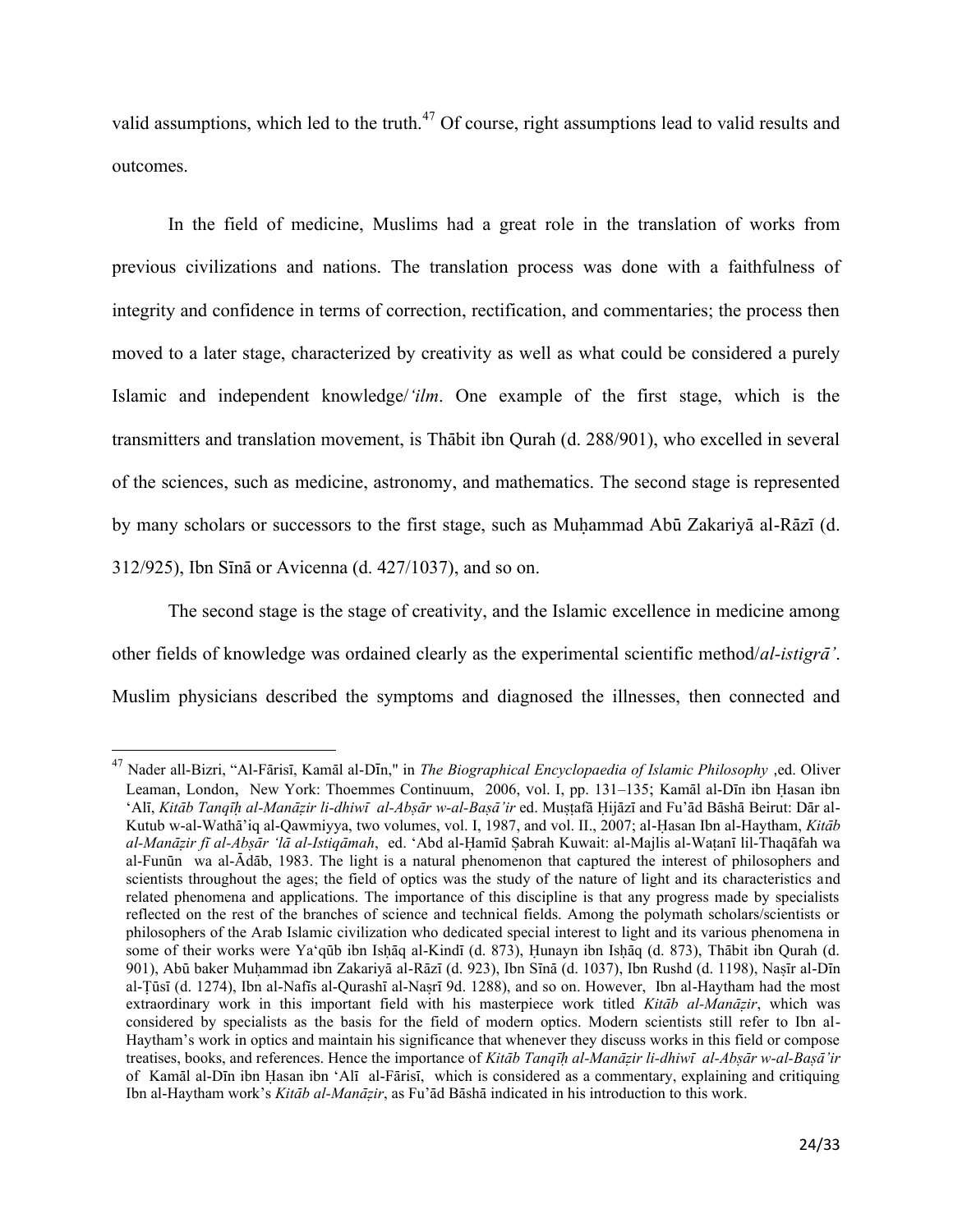compared data, followed by the process of analyzing and interpreting the outputs after activating the careful methodological process of *al-istigra* and accurate observation. This was followed by the imposition of the assumptions and attempts to prove or disprove those assumptions through experience; then came the study of particles, in order to reach the end, via the development of medical theories and general laws.

The second selected Muslim scholar to incorporate the scientific experimental method *istiqrā*' in his medical work is Ibn al-Nafīs, 'Alā' al-Dīn Abū al-Hasan 'Alī ibn Abū Hazm al-Qarashī al-Dimashqī (d. 687/1288), a polymath scholar in jurisprudence, traditions, philosophy, logic, literature, and theology. He was most famous for his work in medicine and the discovery of the lesser blood circulation as well as representing the scientific medical approach for Muslims, in which he ratified theories if they were approved rationally and measured by the senses; otherwise, he did not believe or accept them.<sup>48</sup> Through his scientific experimental method *istiqrā'*, however, his approach and that of Galen and Ibn Sinā were redressed. The polite manner of disagreement with which he attributed some of their scribes' flaws signaled that he was well-read and intelligent, that he read critically, observed, and then compared to find the error and determine its origin.<sup>49</sup>

Although scientists previous to Ibn al-Naffs have been noted for their innovation and the establishment of the experimental scientific method, Ibn al-Nafis sent a new spirit, and his effort arrived in a peak time to serve this vital field in the history of human knowledge. As stated by one modern scholar on Ibn al-Nafīs's experimental scientific method, Yūsuf Zīdān:

> In the writings of Ibn al-Nafis a countless other of facts related to the field of everyday experience and regular views forum to the field of scientific vision and systematic monitoring, it is noticeable Ibn al-Nafis rise to direct experimentation albeit in connection with the decision of the well know physician before him, and often associated with the term (*al-qiās*/human

<sup>48</sup> M. Zaki Kiramani, N. K. Singh (2005). "Ibn al-Nafīs", *Encylopaedia of Islamic Science and Scientists*, vol. 2: 404-407; Yūsuf Zīdān (1999). *A'ādat Iktishāf Ibn al-Nafīs*, Abu Dhabi: al-Majma' al-Thaqāfī, pp. 24-31.

<sup>&</sup>lt;sup>49</sup> Nahyan Fancy (2013). *Science and Religion in Mamluk Egypt: Ibn al-Nafis, Pulmonary Transit and Bodily Resurrection* Routledge: London and New York, pp. 25-26.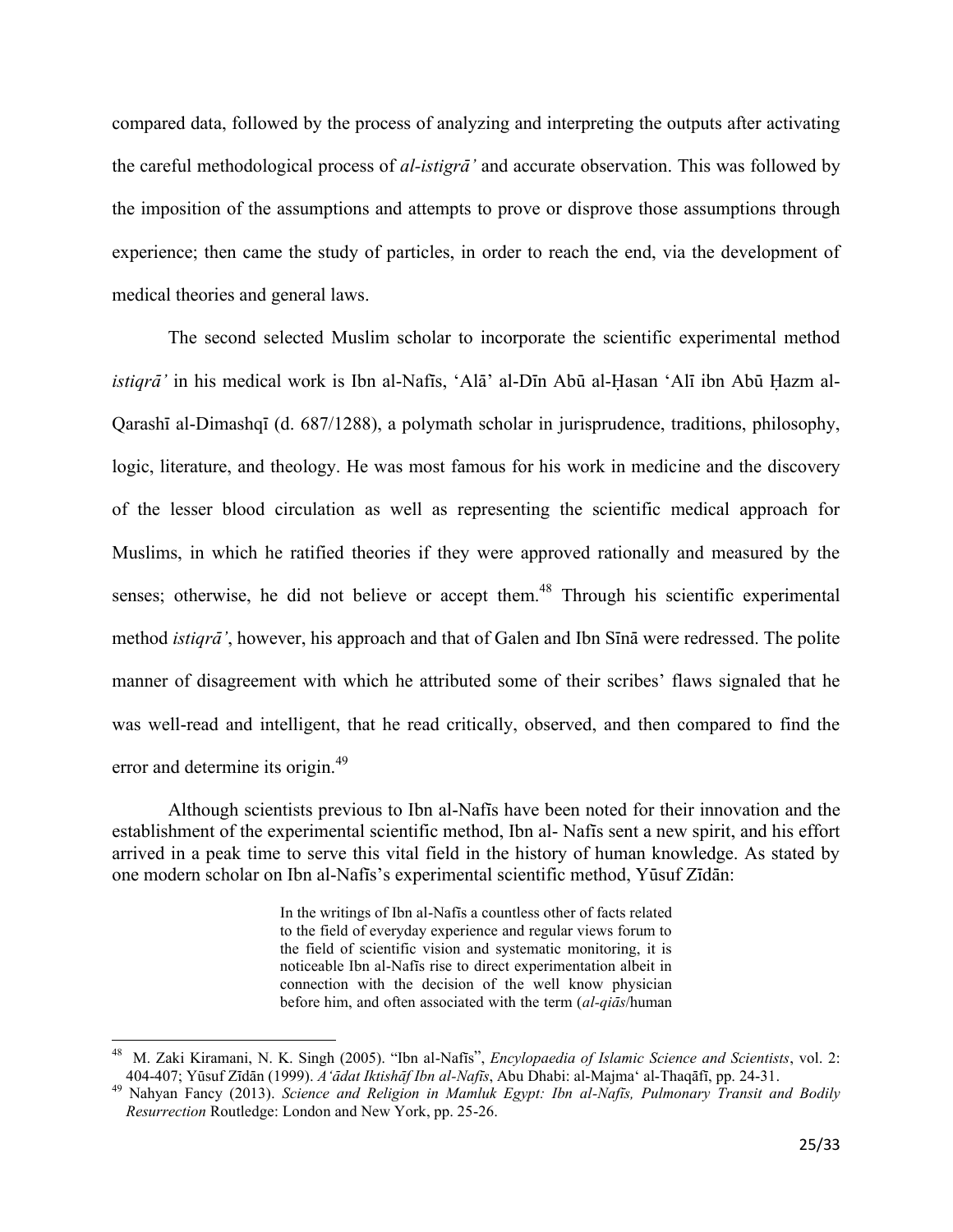analogical reasoning) and (*al-tajribah*/trial), in his discussion about means of proof). Furthermore, he said about al-Nafis's approach he followed the principles according to gleaned set by [scholars] before him; adjust the analogy to display and when he wants to prove it goes to trial.<sup>50</sup>

Perhaps investigation can reverse who is famous and recognized, it is heard percussion unlike his reign there initiates denials, that indiscretion! perhaps disgraceful right, and familiar praised untrue; right is right in itself, not individuals saying it, but always remember the saying: If mind and motivation are equal, then the advanced profession is better than what came previously.<sup>51</sup> In the domain of mathematics, two examples of experimental scientific methodology are going to be addressed.

The first example of experimental scientific methodology is from Muhammad ibn Mūsā al-Khawārizmī (d. 232/850). He was of the era of Caliph Ma'mūn, who embraced him, and his methodology was reflected in his famous book *al-Jabir w-al MuqÉbalah* /*The Compendious Book on Calculation by Completion and Balancing*, where he stated in his introduction the goal of scientists writing books and pointed to their morals and their rank in science.<sup>52</sup> He established a mathematical method to employ this knowledge in everyday life; recalled in his book mentioned above were such everyday applications as selling and buying, and ritual applications

<sup>&</sup>lt;sup>50</sup> Yūsuf Zīdān (1999). *A'adat Iktishāf Ibn al-Nafīs*, p. 77; Dhahabī, Shams al-Dīn Abū ʿAbd Allāh Muḥammad ibn ʿUthmān (d. 748/1348). *Siyar Aʿlām al-Nubalāʾ*, ed. Shuʿayb al-Arnāʾūṭ and Ḥusayn al-Asad. Beirut: Muʾassasat al-Risālah, 1985, vol. 51: 312; Nahyan Fancy (2013). *Science and Religion in Mamluk Egypt: Ibn al-Nafūs*, *Pulmonary Transit and Bodily Resurrection*, pp. 23-25.

<sup>&</sup>lt;sup>51</sup> Ibn Qādī Shuhba, Abū Baker ibn Ahmad (d. 896/1488). *Tabaqāt al-Shāfi 'īyya*, ed. al-Ḥāfiẓ 'Abd al-'Alīm Khān Hyderabad: Matba'at Mailis Dā'irat al-Ma'ārif al-'Uthmāniyya, 1978, vol. 1: 107; Jalāl Mazhar (1974). *Hadārat* al-Islām wa Atharahā fī al-Taraqī al-'Ālamī, Cairo: Maktabat al-Khānjī, pp. 346-347; Muḥammad Ṣādiq al-'Afīfī (1976). *Tatawur al-Fikir al-'Ilmī 'and al-Muslimīn*, Cairo: Maktabat al-Khānjī,pp. 205-207; Muhammad 'Alī 'Uthmān (1998). *Muslimūn 'Alamū al-'Álam* Alexandria: Maktabat Ma'rūf, pp. 51-52; al-Zarkalī, Khayr al-Dīn (2002). *al-A'lām*, Beirut: Dār al-'Ilm lil-Malāyīn, vol. 4: 271; Dafā', 'Alī 'Abdullāh (1998). *Ruwād 'Ilm al-Ţibb fī al-Haḍārah al-Islāmiyyah*, Beirut: Mu'asassat al-Risālah lil-Țibā'ah wa-l Nashr, pp. 451-453.

Ibn al-Nadīm, Abū al-Faraj Muḥammed ibn Isḥāq (d. 380/990). *al-Fihrist*, pp. 438-439; Rashed, Roshdi. (2013). *The development of Arabic mathematics: between arithmetic and Algebra*. Netherlands: Springer.; Gutas, Dimitri (1998). *Greek Thought, Arabic Culture: The Greco-Arabic Translation Movement in Baghdad and Early Abbasid Society (2nd-4th/8th-10th centuries)*, pp.133-134.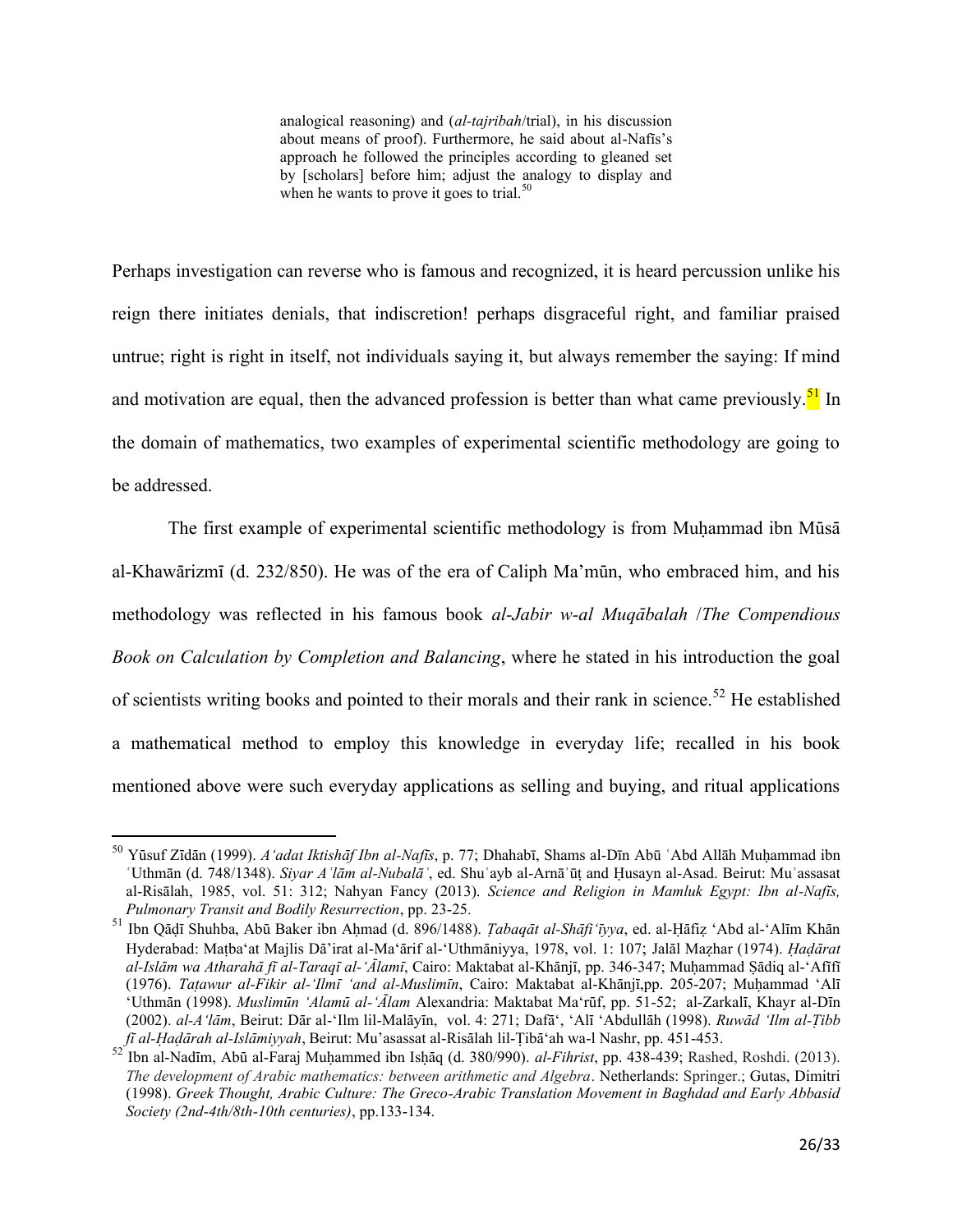such as the inheritance and wills.<sup>53</sup> He simplified in his book findings that included divisions and degree equations. Thus, he put forth a unique independent knowledge known as *al-jabir* /*algabra* resulting from his method and the true and proper logic. In recognition and gratitude of Khwārizmī, many mathematical concepts and terminologies are still used today from his efforts such as the science of Algebra and algorithm, one of the mathematical branches.<sup>54</sup>

A second mathematical example of applying the scientific methodology is Muḥammad ibn Muḥammad ibn Yaḥyā ibn Ismā'īl ibn al-'Abbās al-Būzjānī or Abū al-Wafā al-Buzjānī (d.  $338/998$ ),<sup>55</sup> who excelled in all domain of mathematics. His method is based on a combination of mathematical theory and its applications, and he described the difference between the tasks of engineers and craftsmen. He was among the first early scholars to emphasize the importance of trained engineers to avoid errors, and he stressed the importance of informing manufacturers of mathematical proofs. His approach was to simplify mathematics for the public, by introducing simple mathematical problems that non-specialists could be used and applied.<sup>56</sup>

The accuracy and creativity of this scholar are found in his book titled *al-Manāzil al-Sab'*, a systematic method to display information. Moreover, he included in his book an index and features to facilitate the task of the knowledge seeker. $57$ 

As for the field of chemistry, a profound Muslim chemist Abū 'Abdullah Jābir ibn Ḥayān (d. 199/815) is considered the father and chief of chemistry.<sup>58</sup> It is the duty of a chemist to work

<sup>53</sup> Gandz, Solomon. "The Algebra of Inheritance: A Rehabilitation of Al-Khuwārizmī" *Osiris* 5 (1938): 319–391; Seyyed Hossein Nasr (1987). *Sciences and Civilization in Islam*, pp. 148-152.

<sup>&</sup>lt;sup>54</sup> See Rashed, Roshdi (1988). "al-Khawārizmī Concept of Algebra". In Zurayq, Qusṭanṭīn; Atiyeh, George Nicholas; Oweiss, Ibrahim M. *Arab Civilization: Challenge and Responses: Studies in Honor of Constantine K. Zurayk* New York: Sunny Press. p. 108; Gandz, Solomon. "The Origin of the Term 'Algebra'" *The American Mathematical Monthly* 33(9) (1926, November): 437–440; Khālid Ahmad Harbī (2006). *Namādhij li-'Ulūm al-×aÌÉrah al-IslÉmiyyah wa AtharuhÉ 'alÉ al-Ókhar* Alexandria: DÉr al-WafÉ'.

<sup>55</sup> Ibn al-Nadīm, Abū al-Faraj Muḥammed ibn Isḥāq (d. 380). *al-Fihrist*, pp. 449-450.

<sup>56</sup> Saliba, Georgre (2007). *Islamic Science and the Making of the European Renaissance*, MIT, p. 56.

<sup>57</sup> Seyyed Hossein Nasr (1987). *Sciences and Civilization in Islam*, p. 149, pp. 170-171.

<sup>&</sup>lt;sup>58</sup> Ibn al-Nadīm, Abū al-Faraj Muhammed ibn Ishāq (d. 380). *al-Fihrist*, pp. 546-550.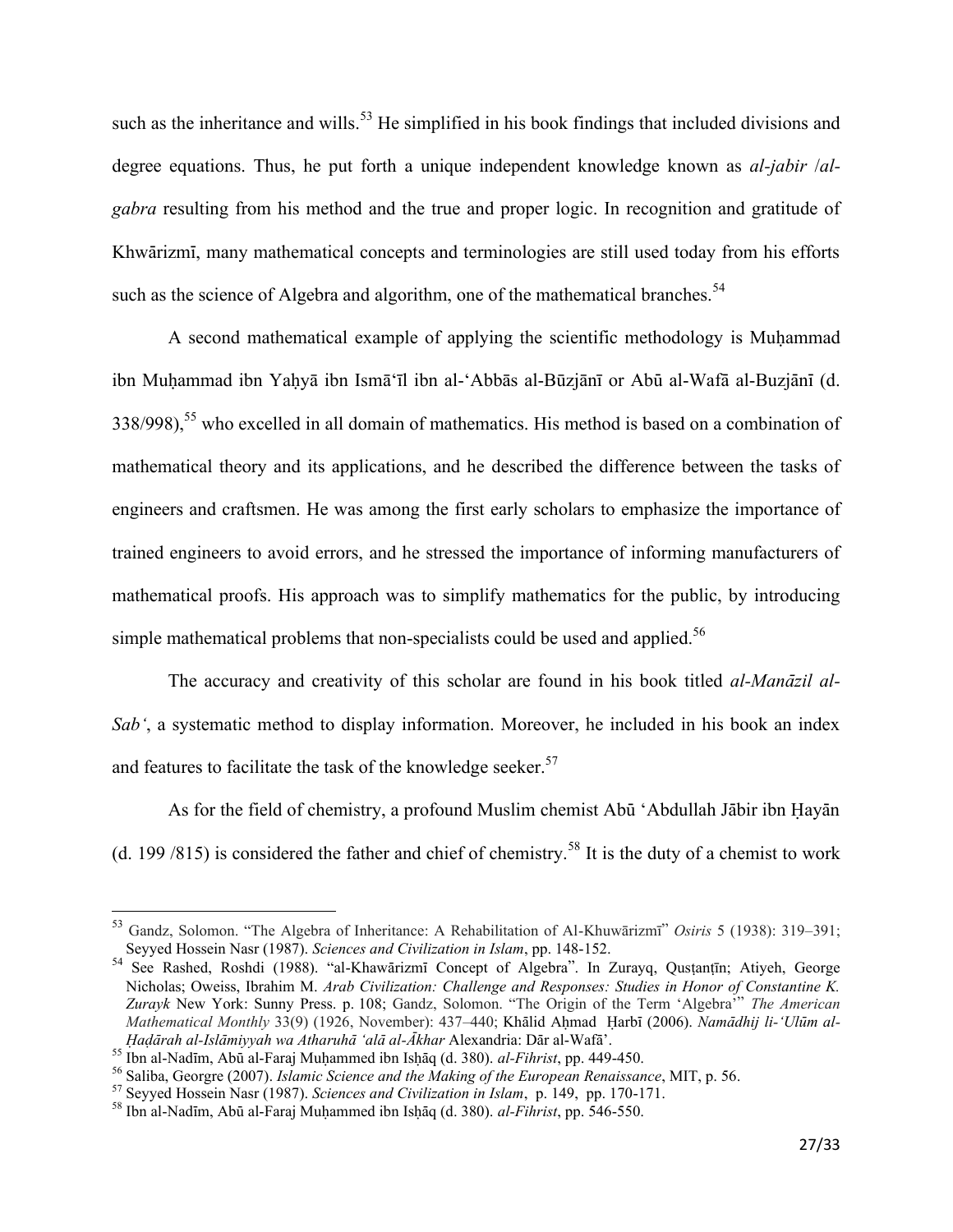and conduct experiments, and knowledge cannot be known without conducting experiments.<sup>59</sup> Further, he warned against going into the non-beneficial parts of science because they are a waste of time, and in accordance with moral logic, one should not waste time in the forbidden science, with the consequences of guilt and  $sin<sup>60</sup>$  Moreover, one should avoid all of those scientists in various sciences that address science over the human mind and outside the scope of their senses,<sup>61</sup> because they have learned from revelations that prevent them from it. As the verse reads:

> And follow not (O man i.e., say not, or do not or witness not, etc.) that of which you have no knowledge (e.g. one's saying: "I have seen," while in fact he has not seen, or "I have heard," while he has not heard). Verily! The hearing, and the sight, and the heart, of each of those you will be questioned (by Allah). Q. 17: 36.

What they realized was according to the limited human mind and the narrow-mindedness of science no matter how great of performance they desired. Again, an explicit verse of the Qur'an addresses that notion in the following verse:

> And they ask you (O Muhammad) concerning the Ruh (the Spirit); Say: "The Rūḥ (the Spirit): it is one of the things, the knowledge of which is only with my Lord. And of knowledge, you (mankind) have been given only a little". Q. 17: 85.

In terms of applying the scientific methodology in the field of social sciences theory, *alistighrāb*, as was mentioned earlier regarding the field of transmitters and authenticity known as *'lm al-jarhh wal-ta'dīl* or *'lm al-rijāl*/criticism of narrators, with respect to the experimental inductive/*al-istiqrā*' method that was used by Muslims since the beginning of its inception. It is no wonder that the pioneers in the domain of the humanities took advantage of the scientific

 $\overline{a}$ 

 $59$  Ibid, p. 546.

<sup>&</sup>lt;sup>60</sup> Jābir ibn Hayān (1954). *Mukhtār Jābir ibn Ḥayān* Cairo: Pual Kraws, p. 4 and p. 234; Zakī Najīb Mahmūd (1961). *Jābir ibn Hayān* Cairo: Maktabat Masr, pp. 76-77.

<sup>&</sup>lt;sup>61</sup> Muhammad 'Alī al-Jundī (1990). *Tatbīq al-Manhaj 'and 'Ulamā' al-Muslimīn* al-Manṣurah: Dār al-Wafā', pp. 15-137, and p. 147.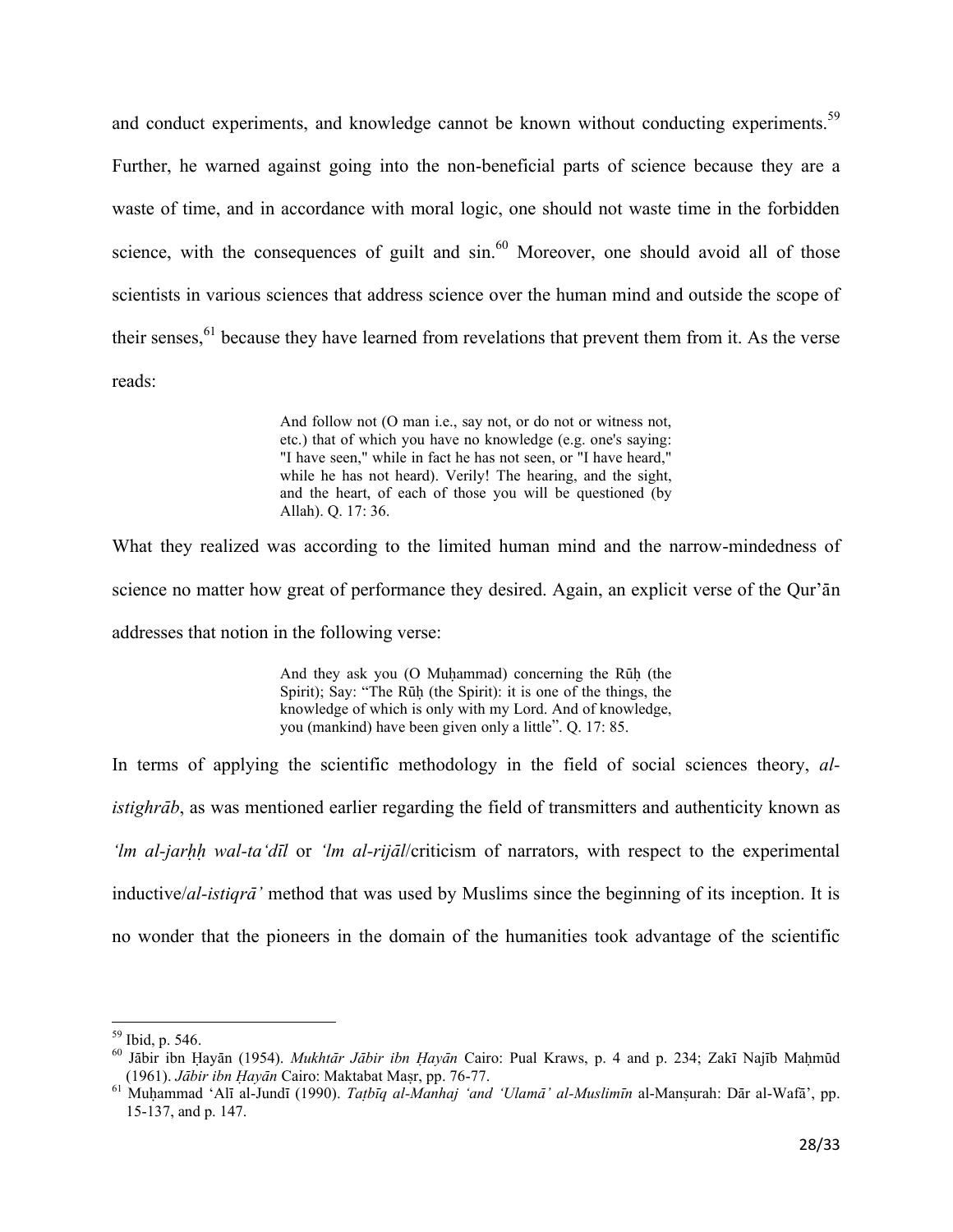method in their studies in order to prove their theories. Abū Zayd 'Abd al-Rahmān ibn Muhammed Ibn Khaldūn (d. 808/1406) is an excellent example.

In Ibn KhaldËn's approach, the best example is his famous submitted magnum opus *al-Muqadimmah*, which historians have praised for its deeply introspective conclusion and proclaimed *al-Muqadimmah* as a knowledgeable and prolific scholar in *al-istigrɑ*. He was strong in his intuition of the analysis and comparison, and successful in controlling the reasons and factors as well as the delivery of a confirmation of the origins, rulings/provisions, and rules and principles.<sup>62</sup>

Ibn Khaldūn reflects on the methodological approach of his famous work *al*-*Muqadimmah* by saying that "I have invented [methodological approach] among the bizarre aspects as strange doctrine and an originality of methodology and style."<sup>63</sup> The truth is that the methodological approach of Ibn KhaldËn dealt with history in a way that was theoretically exceptional from his predecessors. Whereas earlier historians saw history as diaries and accidental records only, Ibn Khaldūn was able to transform this to a different outlook, one that was deeper and more systematic, and based on the interpretation of history (emerging and calamity) in accordance with the principle of divine universal Sunna with an emphasis on two factors: religion and morality.<sup>64</sup>

l

<sup>62</sup> Abderrahmane Lakhassi, "Ibn Khaldun" in *History of Islamic Philosophy*, edited by S. H. Nasr and O. Leaman London: Routledge, p. 353; .Franz Rosenthal (1958). trans., *The Muqaddimah, An Introduction to History*  Princeton: Princeton University Press, 11-12; Darwīsh al-Jawydi (1995). *Mokaddimat Ibn Khaldūn*, by Abdurahman M. Ibn Khaldun Beirut: al-Maktaba al-Asriyah, p. 416; Mohammad A. Enan (1979). *Ibn Khaldun: His life and Work* New Delhi: Kitab Bhavan, pp. 2-8; Walter J. Fischel, (1967). *Ibn Khaldun in Egypt*, Berkeley: University of California Press, pp. 20-29; Aziz al-Azmeh, (1981). *Ibn Khaldun in Modern Scholarship: A Study in Orientalism*. London: Third World Centre, 1981; Myers, Eugene. A., "Ibn Khaldun, fore-runner of 'new science'," in *The Arab World*. New York, (March 1966), pp. 19-21;Syed Farid Alatas (2014). *Applying Ibn Khaldūn: The Recovery of a Lost Tradition in Sociology* Routledge: London and New York, pp. 158-160.

<sup>63</sup> Charles Issawi and Oliver Leaman, "Ibn Khaldun, 'Abd al-Rahman (1332-1406)," in Routledge's *Encyclopedia of Philosophy*. vol. 4., London: Routledge, pp. 623-627.

 $\,$   $^{64}$  Ibid.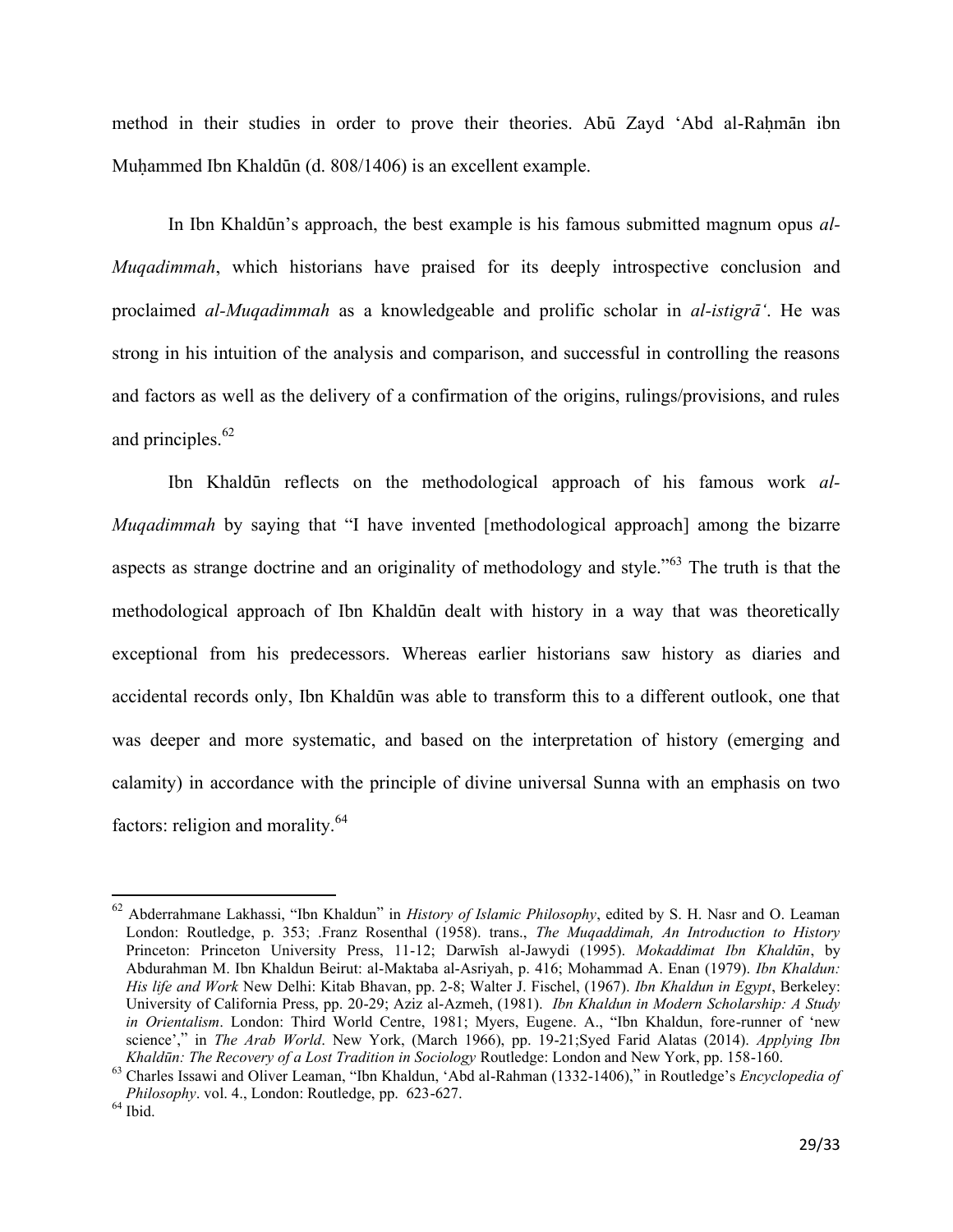Ibn KhaldËn saw history from perspectives both outwardly and inwardly; the outward represents the accidents and events, since days are full of actions, and the inward is a thorough consideration and examination of the explanation for the objects, the origin of which is in the ancient wisdom, and worthy to be constrained in the sciences and the creation of the universe.<sup>65</sup> Thus, while Ibn KhaldËn separated himself from the vulnerable philosophers, he was right, because his approach and interpretation were closer to the core of the experimental inductive methods than the methodology of the philosophers and theologians.<sup>66</sup> Therefore, Ibn Khaldūn undisputedly is the founder of sociology<sup>67</sup> and the producer of a new social philosophy and the founder of historical methodology.

> Society is an organism that obeys its own inner laws. These laws can be discovered by applying human reason to data either culled from historical records or obtained by direct observation. These data are fitted into an implicit framework derived from his views on human and social nature, his religious beliefs and the legal precepts and philosophical principles to which he adheres. He argues that more or less the same set of laws operates across societies with the same kind of structure; so that his remarks about nomads apply equally well to Arab Bedouins, both contemporary and pre-Islamic, and to Berbers, Turkmen and Kurds. These laws are explicable sociologically, and are not a mere reflection of biological impulses or physical factors. To be sure, facts such as climate and food are important, but he attributes greater influence to such purely social factors as cohesion, occupation and wealth.<sup>68</sup>

In my view, the attempt of humanities scholars to benefit from the experimental method and its application, despite its success, faced a challenge greater than what the natural science and mathematicians faced. Human sciences rely on humans as a key element in human nature, and innermost factors and influences overlap, as shown in the following Qur'anic verse: "And

l  $65$  Ibid.

<sup>66</sup> L.E. Goodman, "Ibn Khaldun and Thucydides," *Journal of the American Oriental Society.* Vol. 92, Issue 2 (April - June 1972): 250-270.

<sup>67</sup> Will Durant (1957). *The Story of Civilization: The Reformation* New York: MJF Books, p. 251.

<sup>68</sup> Charles Issawi and Oliver Leaman, "Ibn Khaldun, 'Abd al-Rahman (1332-1406), in Routledge's *Encyclopedia of Philosophy*. vol. 4., pp. 623-627.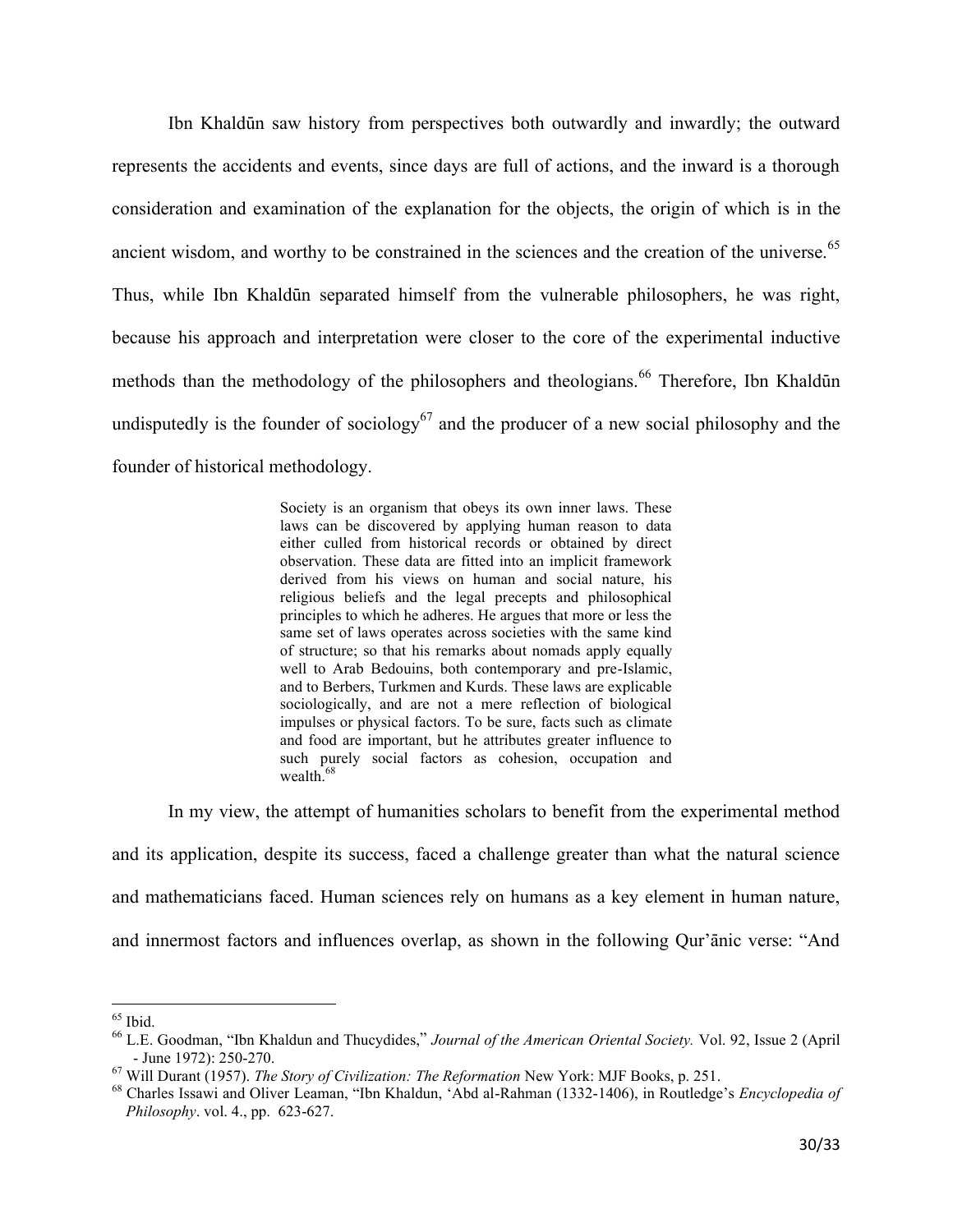shown him the two ways (good and evil)?" Q. 90: 10. This means that human beings are free to choose, to select between good and evil. Nevertheless, the Islamic law/*shari<sup>-1</sup>a* and revelation were able to give Muslims a broad understanding of the universe, life, humanity, and human beings' relationships among each another. As for the science that deals with the secrets of nature bestowed by God to His creatures, these deal with fixed data and are directed by divine instincts.<sup>69</sup>

Given all of the above, we can say that the civilization of today has not disengaged from the approach developed by Muslims, and they have excelled in the renewed creativity found in Islamic culture. Moreover, Muslims should be proud of something they introduced not only to Europe but to human history. The reason behind this pride is their scientific method, which was credited with preserving the legacy and heritage of previous civilizations in the sciences and arts.<sup>70</sup>

However, some Europeans were spiteful (pirates of knowledge and Islamic methodology) and deliberately denied Muslims the merit of their renaissance and thus denied Islamic influence on scientific fields at the present time. When Europeans claim these achievements were limited to them alone, they should take into consideration the scientific bridge of Muslim methodology and approach that brought knowledge to their continent that was submerged in darkness and ignorance.

The approach of ancient civilizations (Greek and Roman) was dependent on the human mind without optimizing the senses associated with it of hearing sound, sight, and intuition, but instead used a mental approach that spun mythology superstition and belief in a supernatural

<sup>&</sup>lt;sup>69</sup> Muṣṭafā Ḥilmī (1984). *Manāhij al-Baḥth fī al-'Ulūm al-Islāmiyya* Cairo: Maktabat al-Zahrā', p. 7.

<sup>&</sup>lt;sup>70</sup> Mustafā Nadīf (1942). *al-Hasab ibn al-Haytham: Buhūthuh waKushūfuhu al-Baṣariyya*, pp. 123-139.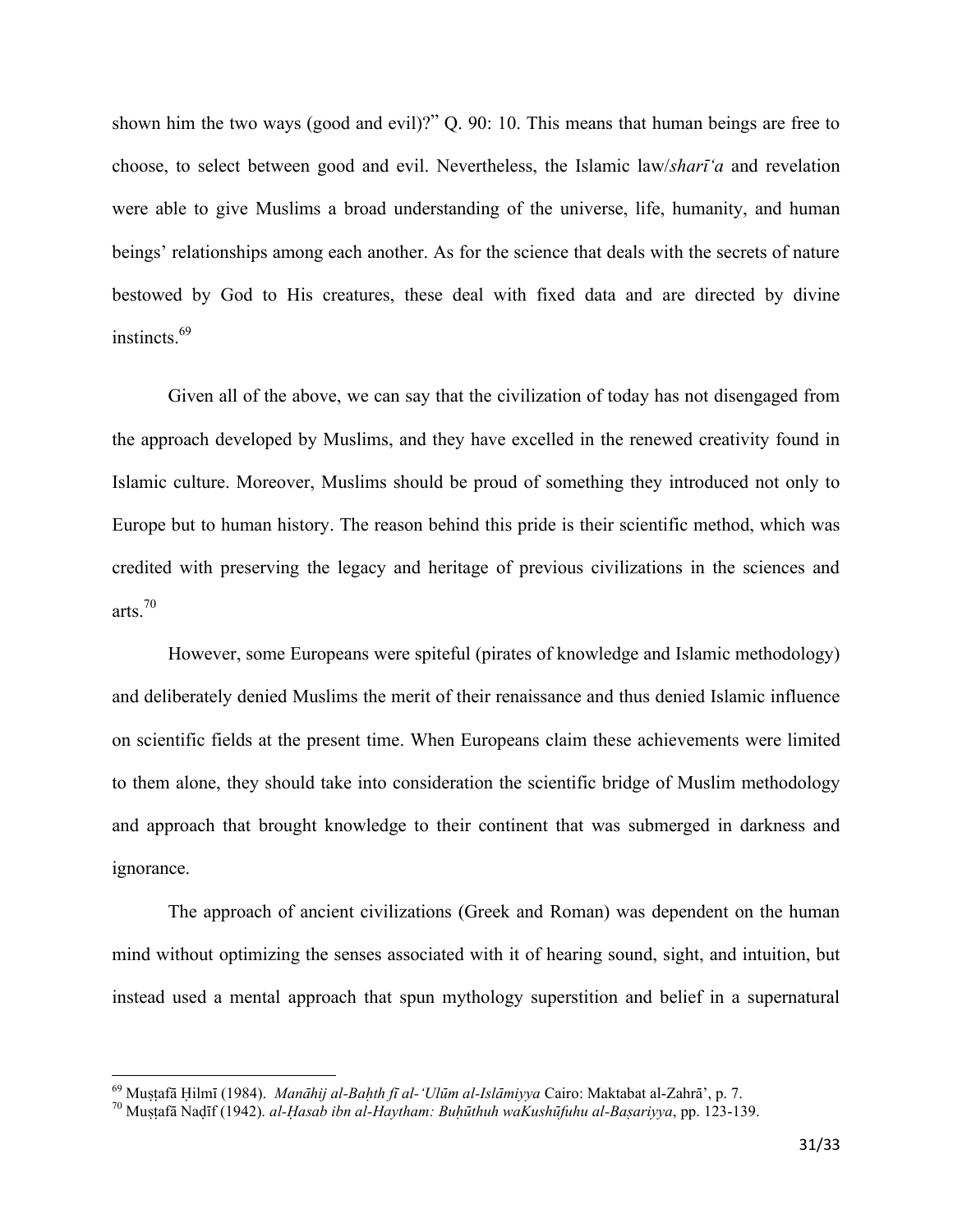phantom force. Therefore, the ancient approach did not seek the truth with an open mind and active senses apart from fancy legends.<sup>71</sup>

Moreover, in the age of European Renaissance, Francis Bacon (d. 1626) was not the one who introduced inductive experiments/*al-manhaj al-istigra<sup>t</sup>i al-tajribi* as is claimed.<sup>72</sup> He defined induction that exists between two or more cases, but heuristics are two types: measurement and extrapolation, and the older inductive reasoning conceived by Aristotle. The traditional induction was used by Francis Bacon and his followers.<sup>73</sup>

Francis Bacon's reflection on the inductive experimental method/al-manhaj al-istigra  $\tilde{\tau}$ al-tajribi consisted of axioms leading to a result, and the greater the number of axioms, the more results; induction is expressive of external reality so that we can get out of the formal logic of Aristotle, and the induction must be consistent with the rules and laws of the basic thought and be totally free of contradictions. The terms and rules of induction are also available through sound observation and experience, as are how to move from axioms to the rules of the results.<sup>74</sup>

Nevertheless, no doubt Bacon was influenced and motivated by classical Muslim scholarship such as Islamic manuscripts, books, and research; however, the credit was given to

<sup>&</sup>lt;sup>71</sup> Abu al-Hasan 'Alī al-Nadawī (1987). Al-Islam: Atharuhu fī al-Hadarah wa Fadlihi 'alā al-Insāniyyah Jada: Dāar al-Manār, pp. 85-89; Zakī Najīb Mahmūd (2009). Tajdīd al-Fikir al-Arabī Amman: Wizārat al-Thaqāfah, pp. 312-316.

<sup>&</sup>lt;sup>72</sup> Francis Bacon has been called the father of empiricism. His works argued for the possibility of scientific knowledge based only upon inductive and careful observation of events in nature. Most importantly, he argued this could be achieved by use of a skeptical and methodical approach whereby scientists aim to avoid misleading themselves. While his own practical ideas about such a method, the Baconian method, did not have a long lasting influence, the general idea of the importance and possibility of a skeptical methodology makes Bacon the father of scientific method. This marked a new turn in the rhetorical and theoretical framework for science, the practical details of which are still central in debates about science and methodology today; Kāmil Muhammad 'Uwīdah (1993). Francis Bacon: Faylasūf al-Manhaj al-Tajrībī al-Hadīth Beirut: Dār al-Kutub al-'Ilmiyyah, pp. 12-17.

<sup>73</sup> Mustafā Nadīf (1942). Al-Hasab ibn al-Haytham: Buhūthuh waKushūfuhu al-Bașariyya, 123-128; Yumnā Țarīf al-Khūlī (2000). Falsafat al-'Ilm fī al-Qirn al-'Ashrīn: al-Hasād, al-Afāq al-Mustagbaliyya Kuwait: 'Ālam al-Ma'rifah, p. 264.

<sup>&</sup>lt;sup>74</sup> See the work of Ibn al-Haytham reflection and work on the inductive experimental/al-manhaj al-istiqra<sup>t</sup>i altajrībī which his reflection that came in (354-430/965-1045), verses Francis Bacon (d. 1626) reflections. It appears nearly six centuries before the work of F. Bacon. Mahmūd Fahmī Zīdān (1980). al-Istigrā' w al-Manhaj al-'Ilmī, Alexandria: Dār al-Jāmi'āt al-Mașriyya, pp. 74-78; Mușțafā Nadīf (1942). Al-Hasab ibn al-Haytham: Buhūthuh waKushūfuhu al-Başariyya, pp. 123-139.